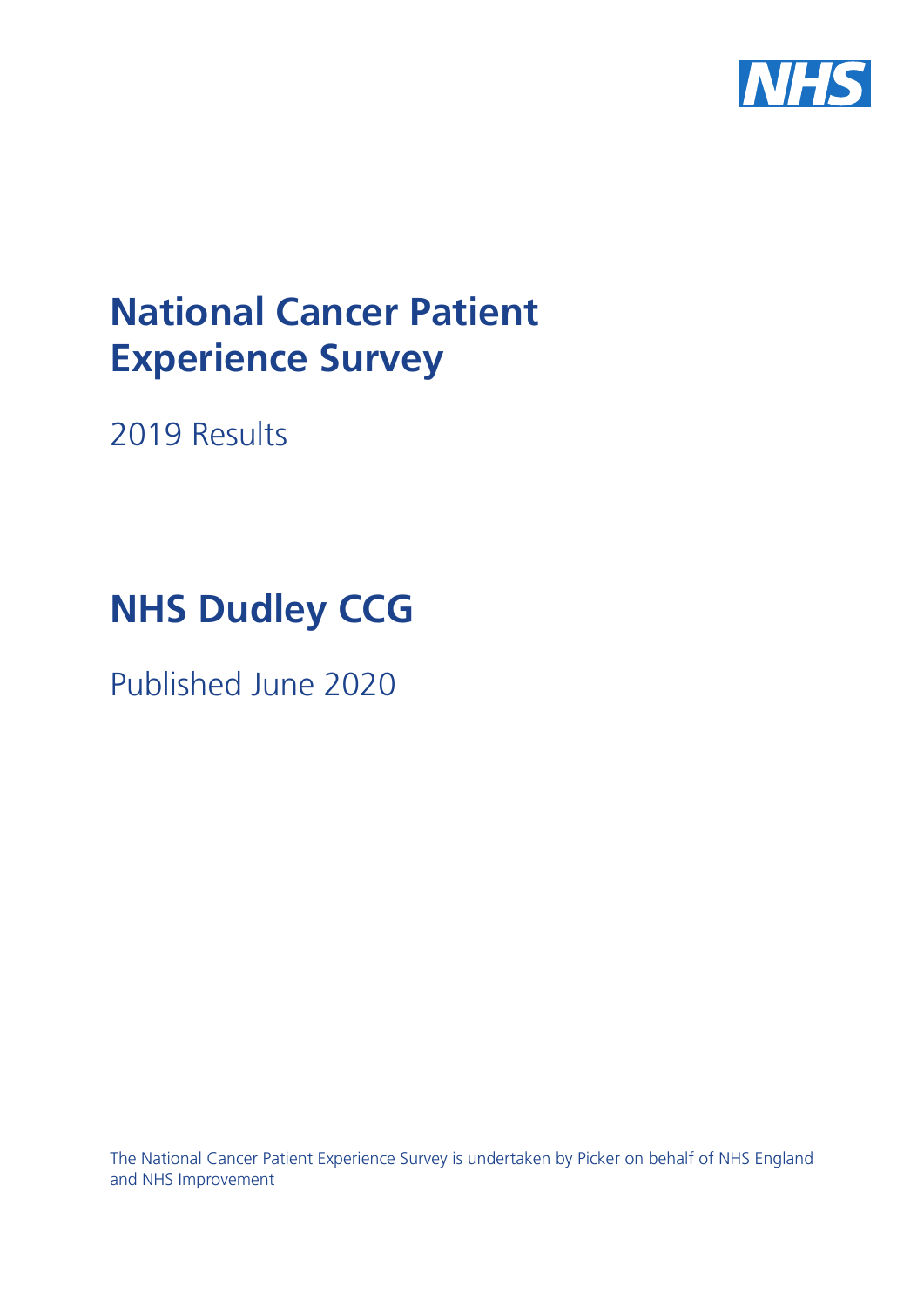# **Executive Summary** Case Mix Adjusted scores

#### **Cancer Dashboard Questions**

The following seven questions are included in phase 1 of the Cancer Dashboard developed by Public Health England and NHS England:

Q61. Patient's average rating of care scored from very poor to very good

| $\Omega$ | 2                                                             | 3 | 4 | 5 | 6 | 7 | 8   | 9 | 10                                                                                            |  |
|----------|---------------------------------------------------------------|---|---|---|---|---|-----|---|-----------------------------------------------------------------------------------------------|--|
|          |                                                               |   |   |   |   |   | 8.7 |   |                                                                                               |  |
| 76%      |                                                               |   |   |   |   |   |     |   | Q18. Patient definitely involved as much as they wanted in decisions about care and treatment |  |
|          |                                                               |   |   |   |   |   |     |   | Q19. Patient given the name of a CNS who would support them through their treatment           |  |
|          | Q20. Patient found it very or quite easy to contact their CNS |   |   |   |   |   |     |   |                                                                                               |  |
|          |                                                               |   |   |   |   |   |     |   | Q39. Patient always felt they were treated with respect and dignity while in hospital         |  |
|          | leaving hospital                                              |   |   |   |   |   |     |   | Q41. Hospital staff told patient who to contact if worried about condition or treatment after |  |
| 54%      | treatment                                                     |   |   |   |   |   |     |   | Q55. General practice staff definitely did everything they could to support patient during    |  |
|          | <b>Questions Outside Expected Range</b>                       |   |   |   |   |   |     |   |                                                                                               |  |

|                                                                                                                       |            | Case Mix Adjusted Scores   |                            |                   |
|-----------------------------------------------------------------------------------------------------------------------|------------|----------------------------|----------------------------|-------------------|
|                                                                                                                       | 2019 Score | Lower<br>Expected<br>Range | Upper<br>Expected<br>Range | National<br>Score |
| Q6. The length of time waiting for the test to be done was about right                                                | 84%        | 85%                        | 91%                        | 88%               |
| Q16. Patient definitely given practical advice and support in dealing with side effects of<br>treatment               | 63%        | 63%                        | 72%                        | 67%               |
| Q18. Patient definitely involved as much as they wanted in decisions about care and<br>treatment                      | 76%        | 77%                        | 85%                        | 81%               |
| Q19. Patient given the name of a CNS who would support them through their treatment                                   | 87%        | 89%                        | 95%                        | 92%               |
| Q25. Hospital staff told patient they could get free prescriptions                                                    | 75%        | 77%                        | 87%                        | 82%               |
| Q31. Patient had confidence and trust in all doctors treating them                                                    | 76%        | 79%                        | 89%                        | 84%               |
| Q32. Patient's family or someone close definitely felt able to talk to a doctor                                       | 63%        | 65%                        | 79%                        | 72%               |
| Q35. All hospital staff asked patient what name they prefer to be called by                                           | 56%        | 62%                        | 80%                        | 71%               |
| Q36. Patient always given enough privacy when discussing condition or treatment                                       | 79%        | 80%                        | 90%                        | 85%               |
| Q43. Patient definitely found hospital staff to discuss worries or fears during their outpatient<br>or day case visit | 62%        | 66%                        | 75%                        | 71%               |
| Q44. Cancer doctor had the right documents at patient's last outpatient appointment                                   | 92%        | 94%                        | 98%                        | 96%               |
| Q46. Beforehand patient completely had all information needed about radiotherapy<br>treatment                         | 77%        | 79%                        | 94%                        | 86%               |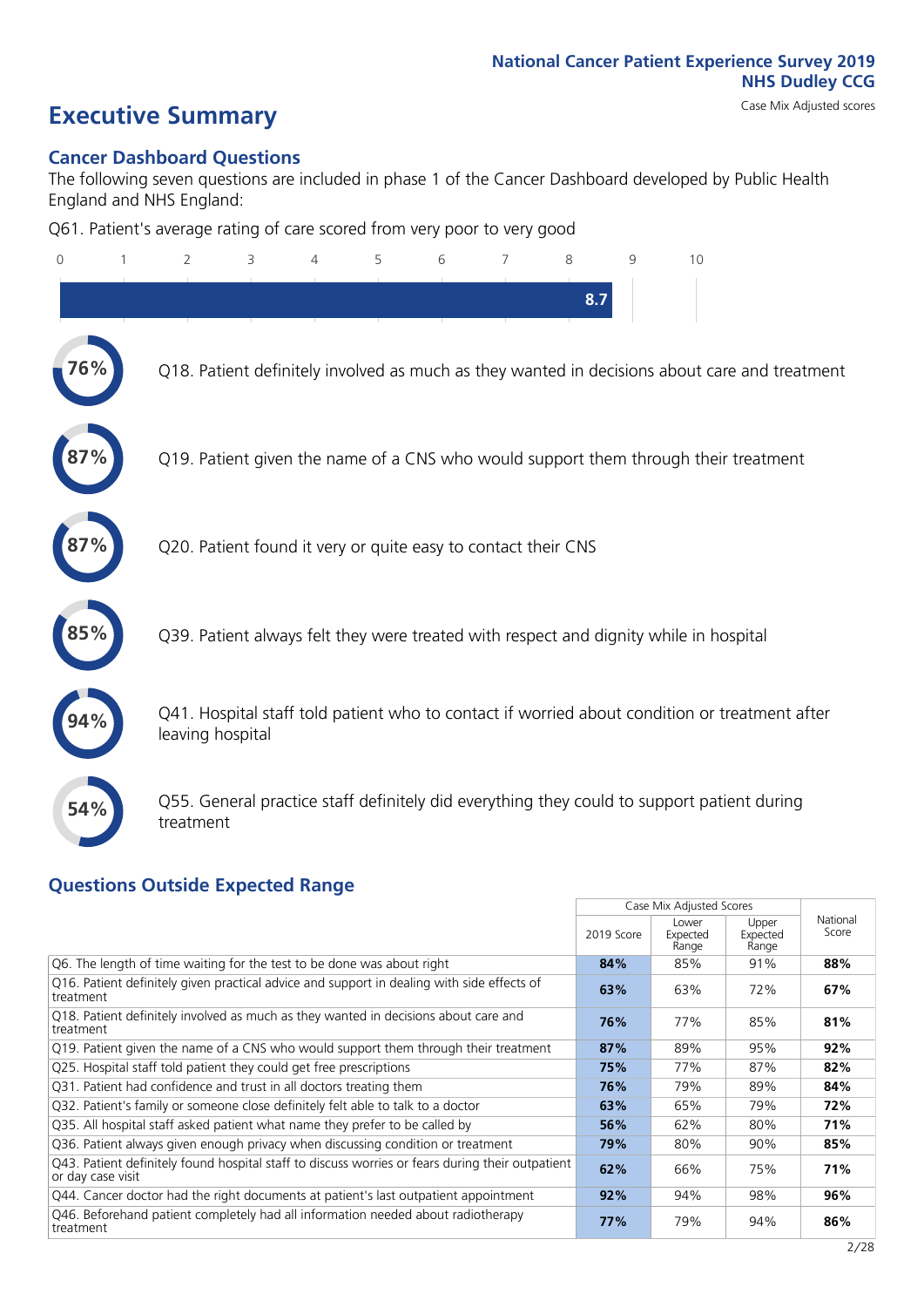|                                                                                                                    |            | Case Mix Adjusted Scores   |                            |                   |
|--------------------------------------------------------------------------------------------------------------------|------------|----------------------------|----------------------------|-------------------|
|                                                                                                                    | 2019 Score | Lower<br>Expected<br>Range | Upper<br>Expected<br>Range | National<br>Score |
| Q50. Patient given enough information about whether chemotherapy was working in a<br>completely understandable way | 60%        | 62%                        | 74%                        | 68%               |
| Q54. GP given enough information about patient's condition and treatment                                           | 91%        | 93%                        | 98%                        | 95%               |
| Q56. Different people treating and caring for patient always work well together to give best<br>possible care      | 67%        | 69%                        | 77%                        | 73%               |
| O59. Patient felt length of time for attending clinics and appointments for cancer was about<br>right              | 53%        | 63%                        | 76%                        | 69%               |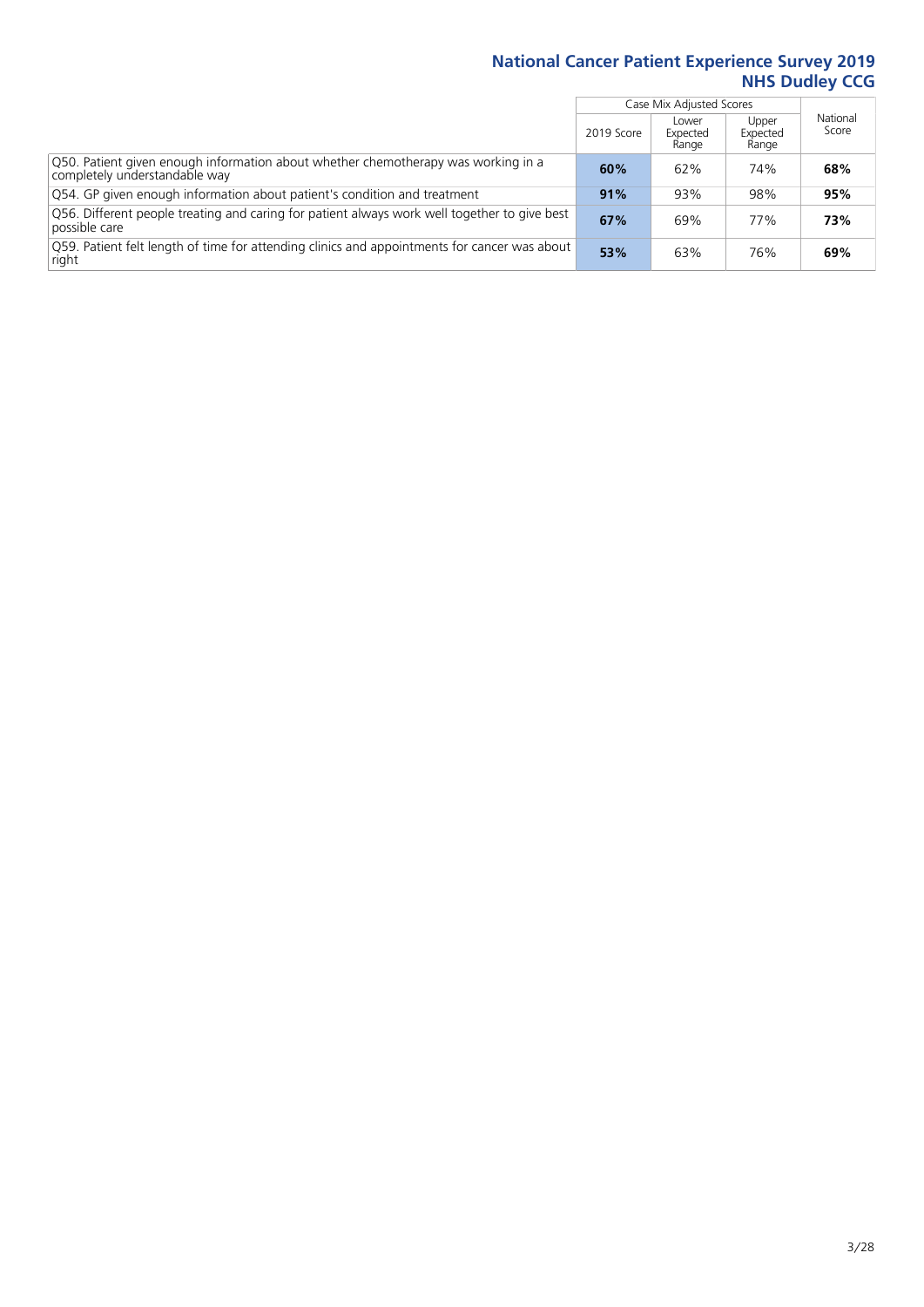# **Introduction**

The National Cancer Patient Experience Survey 2019 is the ninth iteration of the survey first undertaken in 2010. It has been designed to monitor national progress on cancer care; to provide information to drive local quality improvements; to assist commissioners and providers of cancer care; and to inform the work of the various charities and stakeholder groups supporting cancer patients.

The survey was overseen by a national Cancer Patient Experience Advisory Group. This Advisory Group set the principles and objectives of the survey programme and guided questionnaire development. The survey was commissioned and managed by NHS England. The survey provider, Picker, is responsible for designing, running and analysing the survey.

The 2019 survey involved 143 NHS Trusts. Out of 111,366 people, 67,858 people responded to the survey, yielding a response rate of 61%.

# **Methodology**

#### **Eligibility, eldwork and survey methods**

The sample for the survey included all adult (aged 16 and over) NHS patients, with a confirmed primary diagnosis of cancer, discharged from an NHS Trust after an inpatient episode or day case attendance for cancer related treatment in the months of April, May and June 2019. The fieldwork for the survey was undertaken between December 2019 and March 2020.

As in the previous four years, the survey used a mixed mode methodology. Questionnaires were sent by post, with two reminders where necessary, but also included an option to complete the questionnaire online. A Freephone helpline and email was available for respondents to opt out, ask questions about the survey, enable them to complete their questionnaire over the phone and provide access to a translation and interpreting facility for those whose first language was not English.

#### **Case-mix adjustment**

Both unadjusted and adjusted scores are presented in this report. Case-mix adjusted scores allows us to account for the impact that differing patient populations might have on results. By using the case-mix adjusted estimates we can obtain a greater understanding of how a CCG is performing given their patient population. The factors taken into account in this case-mix adjustment are gender, age, ethnic group, deprivation, and tumour group.

#### **Scoring methodology**

Fifty-two questions from the questionnaire are scored as these questions relate directly to patient experience. For all but one question (Q61), scores are presented as the percentage of positive responses out of all scored responses. For Q61, respondents rate their overall care on a scale of 0 to 10, of which the average was calculated for this question's presented score. The percentages in this report have been rounded to the nearest percentage point. Therefore, in some cases the figures do not appear to add up to 100%.

#### **Statistical significance**

In the reporting of 2019 results, appropriate statistical tests have been undertaken to identify unadjusted scores for which the change over time is 'statistically significant'. Thirty-seven scored questions in 2019 have been compared with those of 2018 and a statistically significant change between the two years has been reported where identified.

For the scored questions that are comparable beyond 2018, statistically significant change over the five years has also been reported where identified. A statistically significant difference means that the change in the result is very unlikely to have occurred by sampling variation.

#### **Suppression**

#### **Question-level suppression**

For scores where the base size per question is  $<$ 21, the score will be suppressed and replaced with an asterisk (\*). The base size will include neutral response options.

#### **Double suppression**

If any group within a particular sub-group breakdown (such as the tumour group breakdown) has <21 responses, then the figure for this particular group is suppressed and replaced with an asterisk (\*). If there is only one group within the sub-group breakdown that has <21 respondents, and is therefore suppressed, the group with the next lowest number of respondents is also supressed and replaced with an asterisk (\*) (regardless if it is greater than or less than 21).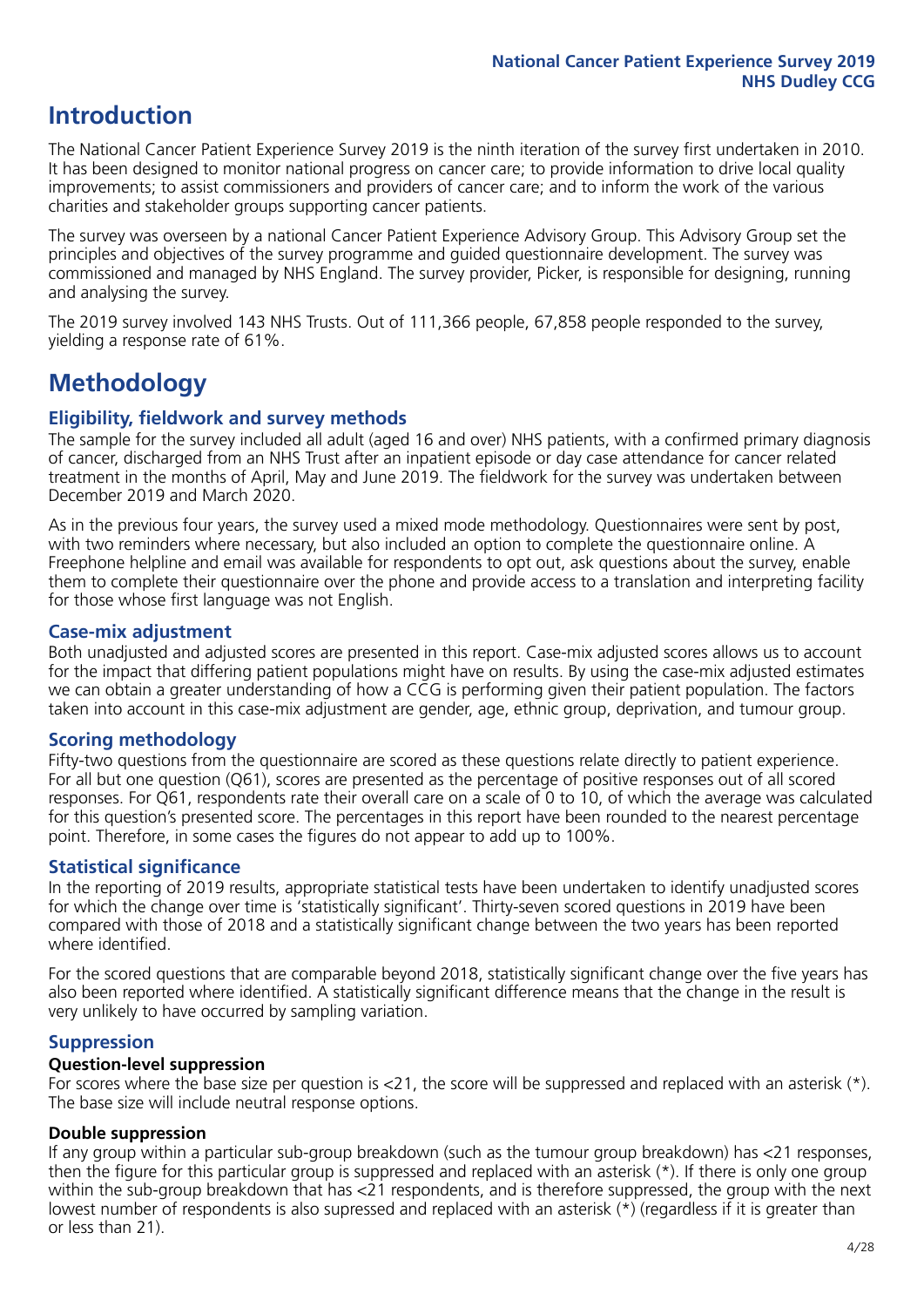# **Understanding the results**

This report shows how this CCG scored for each question in the survey, compared with national results and previous year's results. It is aimed at helping individual CCGs to understand their performance and identify areas for local improvement. Below is a description of the type of results presented within this report and how to understand them.

#### **Expected range charts**

The expected range charts in this report show a bar with the lowest and highest score received for each question nationally. Within this bar, an expected range is given (in grey) and a black diamond represents the actual score for this CCG.

CCGs whose score is above the upper limit of the expected range (in the dark blue) are positive outliers, with a score statistically significantly higher than the national mean. This indicates that the CCG performs better than what CCGs of the same size and demographics are expected to perform. The opposite is true if the score is below the lower limit of the expected range (in the light blue); these are negative outliers. For scores within the expected range (in the grey), the score is what we would expect given the CCG's size and demographics.

#### **Comparability tables**

The comparability tables show the 2018 and 2019 unadjusted scores for this CCG for each scored question. If there is a significant change from 2018 and 2019 or overall from 2015 to 2019, an arrow will be presented for the direction of change. The adjusted 2019 score will also be presented for each scored question along with the lower and upper expected range and national score. Scores above the upper limit of the expected range will be highlighted dark blue, scores below the lower limit of the expected range will be highlighted light blue, and scores within the lower and upper limit of the expected ranges will be highlighted grey.

#### **Tumour type tables**

The tumour type tables show the unadjusted scores for each scored question for each of the 13 tumour groups. The national score for that tumour group is also shown. Unadjusted scores for the same tumour type across different CCGs may not be comparable, as they do not account for the impact that differing patient populations might have on results. Central nervous system is abbreviated as 'CNS' and lower gastrointestinal tract is abbreviated as 'LGT' throughout this report.

#### **Year on year charts**

The year on year charts show five columns representing the unadjusted scores of the last five years (2015, 2016, 2017, 2018 and 2019) for each scored question.

#### **Notes on specific questions**

Following the development phase of the 2019 survey, several changes were made to the questionnaire. Six scored questions were amended (Q5, Q18, Q30, Q35, Q56 and Q60) and one non-scored question (Q29) was amended that impacted the comparability of questions Q30 to Q41. Of all questions changed or impacted by change, only Q60 is presented with historical comparisons; though the results should be interpreted with caution.

#### **Unadjusted data and case-mix adjusted data**

Unadjusted data should be used to see the actual responses from patients relating to the CCG. Case-mix adjusted data, together with expected ranges, should be used to understand whether the results are significantly higher or lower than national results taking account of the patient mix.

### **Further information**

This research was carried out in accordance with the international standard for organisations conducting social research (accreditation to ISO20252:2012; certificate number GB08/74322). The 2019 survey data has been produced and published in line with the Code of Practice for Official Statistics.

For more information on the methodology, please see the Technical Document. It can be viewed along with the 2019 questionnaire and survey quidance on the website at [www.ncpes.co.uk](https://www.ncpes.co.uk/supporting-documents). For all other outputs at National, Trust, CCG and Cancer Alliance level, please see the PDF reports, Excel tables and dashboards at [www.ncpes.co.uk.](https://www.ncpes.co.uk/current-results)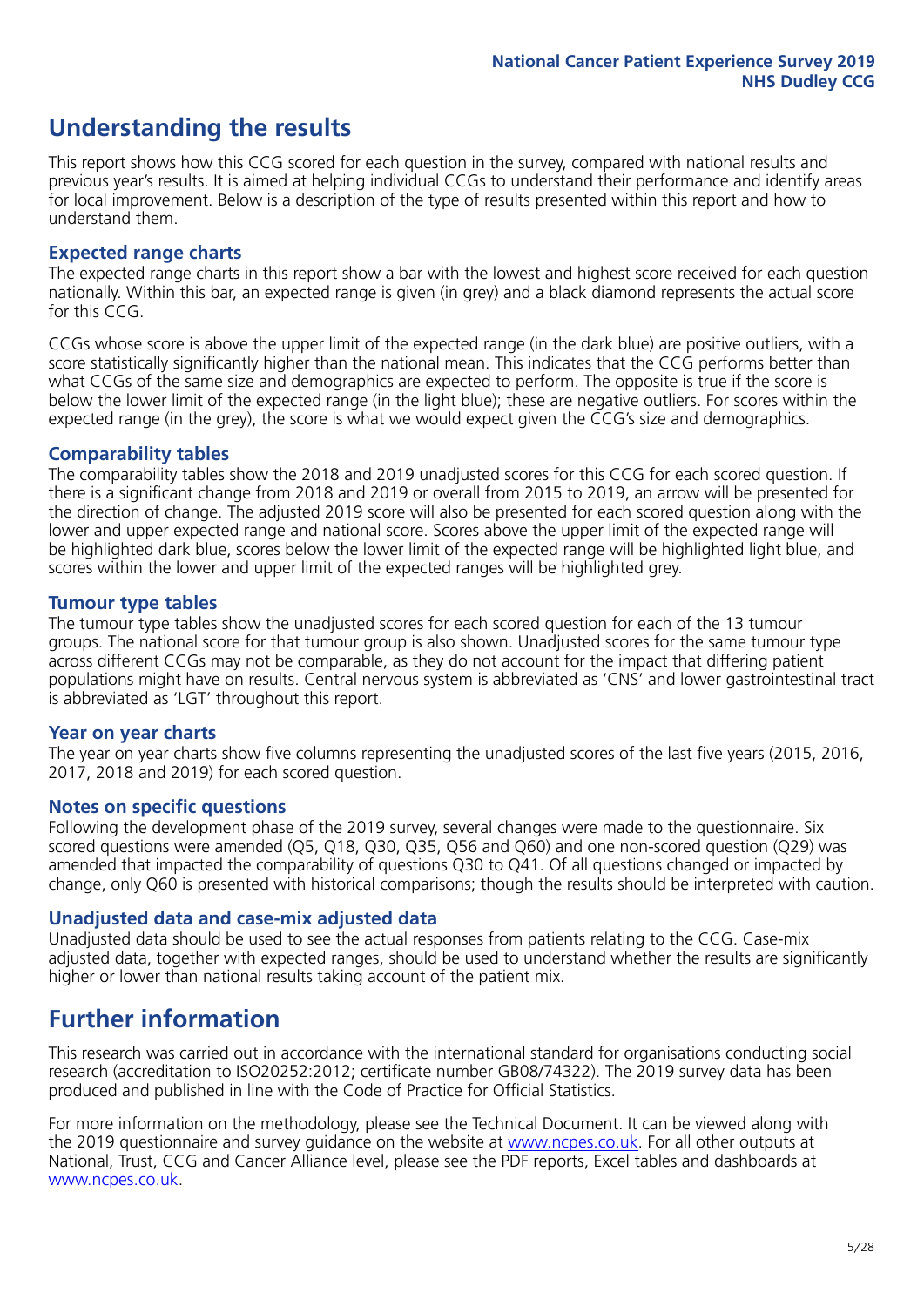### **Response Rate**

#### **Overall Response Rate**

452 patients responded out of a total of 759 patients, resulting in a response rate of 60%.

|            | Sample Size | Adjusted<br>Sample | Completed | Response Rate |
|------------|-------------|--------------------|-----------|---------------|
| <b>CCG</b> | 828         | 759                | 452       | 60%           |
| National   | 119.855     | 111.366            | 67.858    | 61%           |

#### **Respondents by Survey Type**

|                            | Number of<br>Respondents |
|----------------------------|--------------------------|
| Online                     | 51                       |
| Paper                      | 401                      |
| Phone                      |                          |
| <b>Translation Service</b> |                          |

#### **Respondents by Tumour Group**

|                      | Number of<br>Respondents |
|----------------------|--------------------------|
| Brain / CNS          | $\mathcal{P}$            |
| <b>Breast</b>        | 98                       |
| Colorectal / LGT     | 71                       |
| Gynaecological       | 18                       |
| Haematological       | 61                       |
| <b>Head and Neck</b> | 10                       |
| Lung                 | 20                       |
| Prostate             | 27                       |
| Sarcoma              | 5                        |
| Skin                 | 15                       |
| Upper Gastro         | 24                       |
| Urological           | 32                       |
| Other                | 69                       |

#### **Respondents by Age and Gender**

Respondents year of birth has been used to determine age. This information has been amalgamated into 8 age bands. The age and gender distribution for the CCG was as follows:

|        | Age 16-24 | Age 25-34 | Age 35-44 | Age 45-54 | Age 55-64 | Age 65-74 | Age 75-84 | Age 85+   | Total |
|--------|-----------|-----------|-----------|-----------|-----------|-----------|-----------|-----------|-------|
| Male   |           |           |           |           | 36        | 74        | 60        | 12<br>1 Z | 194   |
| Female |           |           | 14        | 41        | 55        | 88        | 44        | 14        | 258   |
| Total  |           |           |           | 50        | 91        | 162       | 104       | 26        | 452   |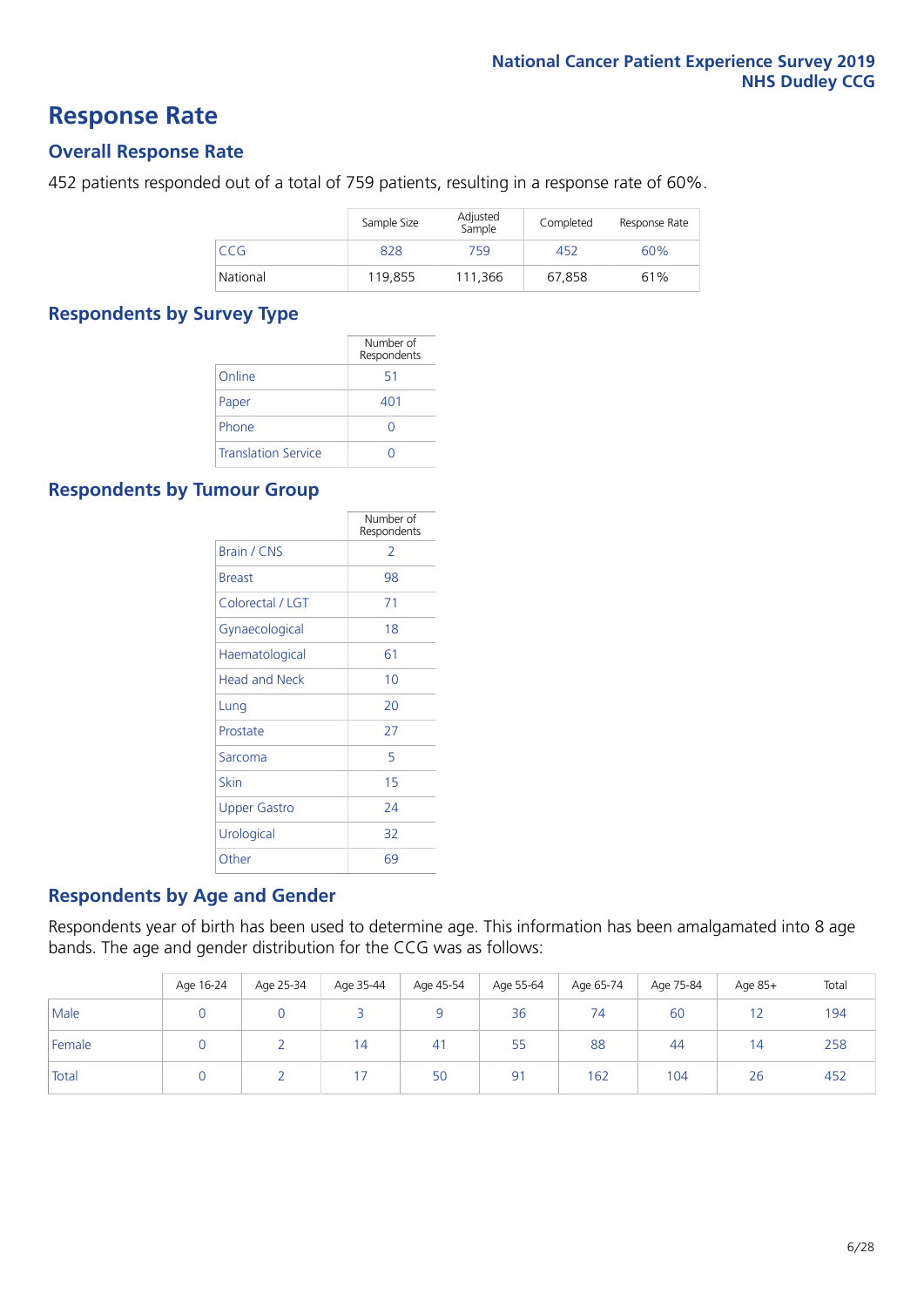# **Expected Range Charts**

| Lower Expected Range<br>Average                                                                                                                                                                                                                                                                                                                                                                                                                                                                                             |       |     | Upper Expected Range |     |     |            |            | Case Mix Adjusted Score |                   |                   |                 |
|-----------------------------------------------------------------------------------------------------------------------------------------------------------------------------------------------------------------------------------------------------------------------------------------------------------------------------------------------------------------------------------------------------------------------------------------------------------------------------------------------------------------------------|-------|-----|----------------------|-----|-----|------------|------------|-------------------------|-------------------|-------------------|-----------------|
| <b>SEEING YOUR GP</b><br>Q1. Saw GP once or twice before being told they needed to go to<br>hospital<br>Q2. Patient thought they were seen as soon as necessary                                                                                                                                                                                                                                                                                                                                                             | $0\%$ | 10% | 20%                  | 30% | 40% | 50%        | 60%        | 70%                     | 80%<br>77%<br>83% |                   | 90% 100%        |
| <b>DIAGNOSTIC TESTS</b><br>Q5. Received all the information needed about the test<br>Q6. The length of time waiting for the test to be done was about<br>right<br>Q7. Test results explained in completely understandable way                                                                                                                                                                                                                                                                                               | $0\%$ | 10% | 20%                  | 30% | 40% | 50%        | 60%        | 70%                     | 80%<br>84%<br>76% |                   | 90% 100%<br>95% |
| <b>FINDING OUT WHAT WAS WRONG WITH YOU</b><br>Q10. Patient told they could bring a family member or friend when<br>first told they had cancer<br>Q11. Patient felt they were told sensitively that they had cancer<br>Q12. Patient completely understood the explanation of what was<br>wrong<br>Q13. Patient given easy to understand written information about<br>the type of cancer they had                                                                                                                             | $0\%$ | 10% | 20%                  | 30% | 40% | 50%        | 60%        | 70%<br>72%<br>75%       | 80%<br>78%        | 90%<br>87%        | 100%            |
| <b>DECIDING THE BEST TREATMENT FOR YOU</b><br>Q14. Patient felt that treatment options were completely explained<br>Q15. Patient felt possible side effects were definitely explained in<br>an understandable way<br>Q16. Patient definitely given practical advice and support in dealing<br>with side effects of treatment<br>Q17. Patient definitely told about side effects that could affect<br>them in the future<br>Q18. Patient definitely involved as much as they wanted in<br>decisions about care and treatment | $0\%$ | 10% | 20%                  | 30% | 40% | 50%<br>54% | 60%<br>63% | 70%<br>70%              | 80%<br>82%<br>76% |                   | 90% 100%        |
| <b>CLINICAL NURSE SPECIALIST (CNS)</b><br>Q19. Patient given the name of a CNS who would support them<br>through their treatment<br>Q20. Patient found it very or quite easy to contact their CNS<br>Q21. Patient got understandable answers to important questions<br>all or most of the time                                                                                                                                                                                                                              | $0\%$ | 10% | 20%                  | 30% | 40% | 50%        | 60%        | 70%                     | 80%               | 87%<br>87%<br>87% | 90% 100%        |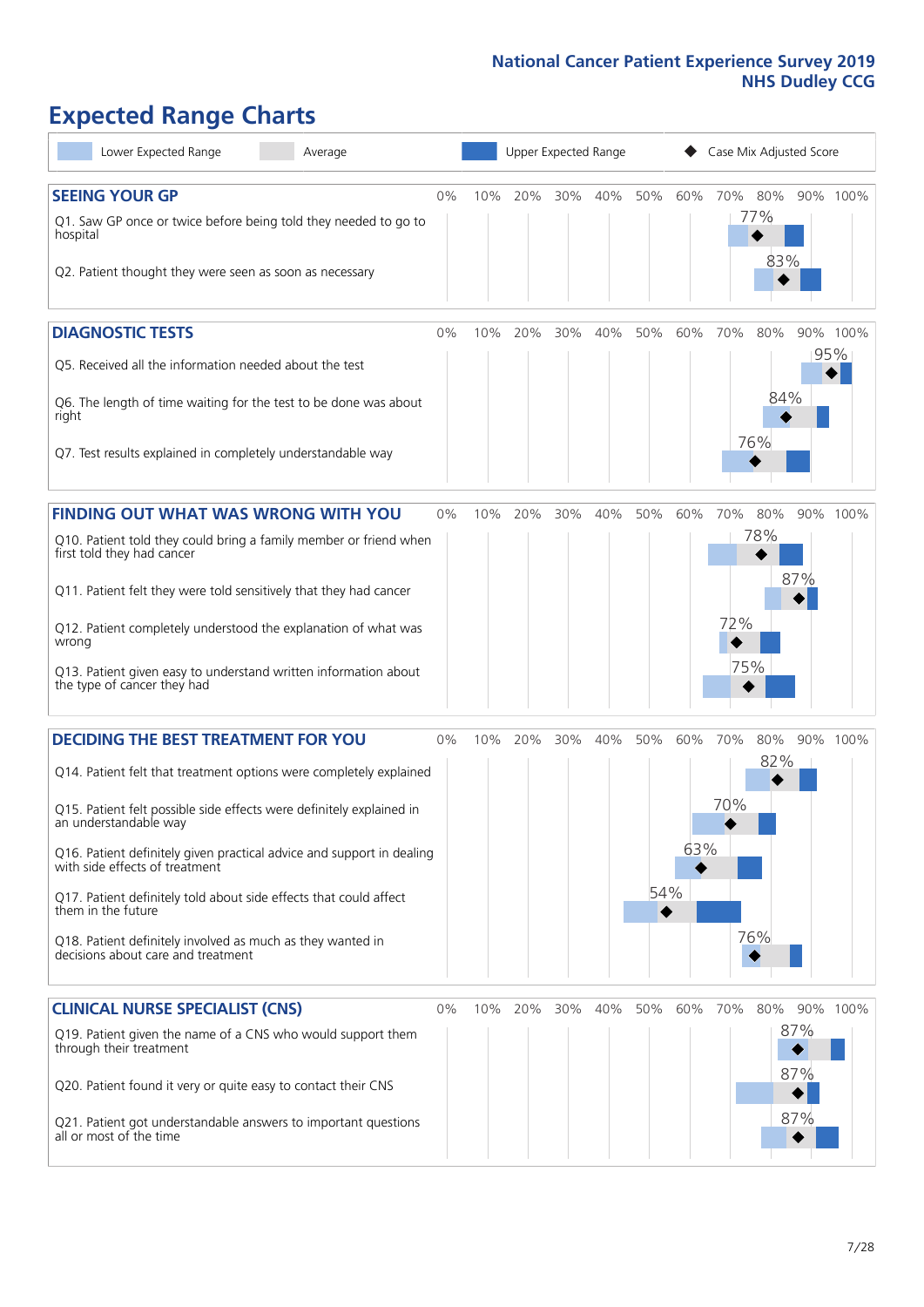# **Expected Range Charts**

| Lower Expected Range<br>Average                                                                                                                                                       |     |     |     | Upper Expected Range |     |     |     | Case Mix Adjusted Score |          |
|---------------------------------------------------------------------------------------------------------------------------------------------------------------------------------------|-----|-----|-----|----------------------|-----|-----|-----|-------------------------|----------|
| <b>SUPPORT FOR PEOPLE WITH CANCER</b><br>0%<br>Q22. Hospital staff gave information about support or self-help<br>groups for people with cancer                                       | 10% | 20% | 30% | 40%                  | 50% | 60% | 70% | 80%<br>86%<br>83%       | 90% 100% |
| Q23. Hospital staff discussed or gave information about the impact<br>cancer could have on day to day activities<br>Q24. Hospital staff gave information on getting financial help or |     |     |     |                      |     | 57% |     |                         |          |
| possible benefits<br>Q25. Hospital staff told patient they could get free prescriptions                                                                                               |     |     |     |                      |     |     | 75% |                         |          |
| <b>OPERATIONS</b><br>0%                                                                                                                                                               | 10% | 20% | 30% | 40%                  | 50% | 60% | 70% | 80%                     | 90% 100% |
| Q27. Beforehand, patient had all the information needed about the<br>operation                                                                                                        |     |     |     |                      |     |     |     |                         | 97%      |
| Q28. Afterwards, staff completely explained how operation had<br>gone in understandable way                                                                                           |     |     |     |                      |     |     |     | 77%                     |          |
| <b>HOSPITAL CARE AS AN INPATIENT</b><br>0%                                                                                                                                            | 10% | 20% | 30% | 40%                  | 50% | 60% | 70% | 80%                     | 90% 100% |
| Q30. Hospital staff didn't talk in front of patient as if patient wasn't<br>there                                                                                                     |     |     |     |                      |     |     |     | 88%                     |          |
| Q31. Patient had confidence and trust in all doctors treating them                                                                                                                    |     |     |     |                      |     |     |     | 76%                     |          |
| Q32. Patient's family or someone close definitely felt able to talk to<br>a doctor                                                                                                    |     |     |     |                      |     | 63% |     |                         |          |
| Q33. Patient had confidence and trust in all the ward nurses<br>treating them                                                                                                         |     |     |     |                      |     |     | 72% |                         |          |
| Q34. Patient thought there were always or nearly always enough<br>nurses on duty to care for them                                                                                     |     |     |     |                      |     | 60% |     |                         |          |
| Q35. All hospital staff asked patient what name they prefer to be<br>called by                                                                                                        |     |     |     |                      |     | 56% |     |                         |          |
| Q36. Patient always given enough privacy when discussing<br>condition or treatment                                                                                                    |     |     |     |                      |     |     |     | 79%                     |          |
| Q37. Patient definitely found hospital staff to discuss worries or<br>fears during their inpatient visit                                                                              |     |     |     | 44%                  |     |     |     |                         |          |
| Q38. Hospital staff definitely did everything they could to help<br>control pain                                                                                                      |     |     |     |                      |     |     |     | 79%                     |          |
| Q39. Patient always felt they were treated with respect and dignity<br>while in hospital                                                                                              |     |     |     |                      |     |     |     | 85%                     |          |
| Q40. Patient given clear written information about what should or<br>should not do after leaving hospital                                                                             |     |     |     |                      |     |     |     | 81%                     |          |
| Q41. Hospital staff told patient who to contact if worried about<br>condition or treatment after leaving hospital                                                                     |     |     |     |                      |     |     |     |                         | 94%      |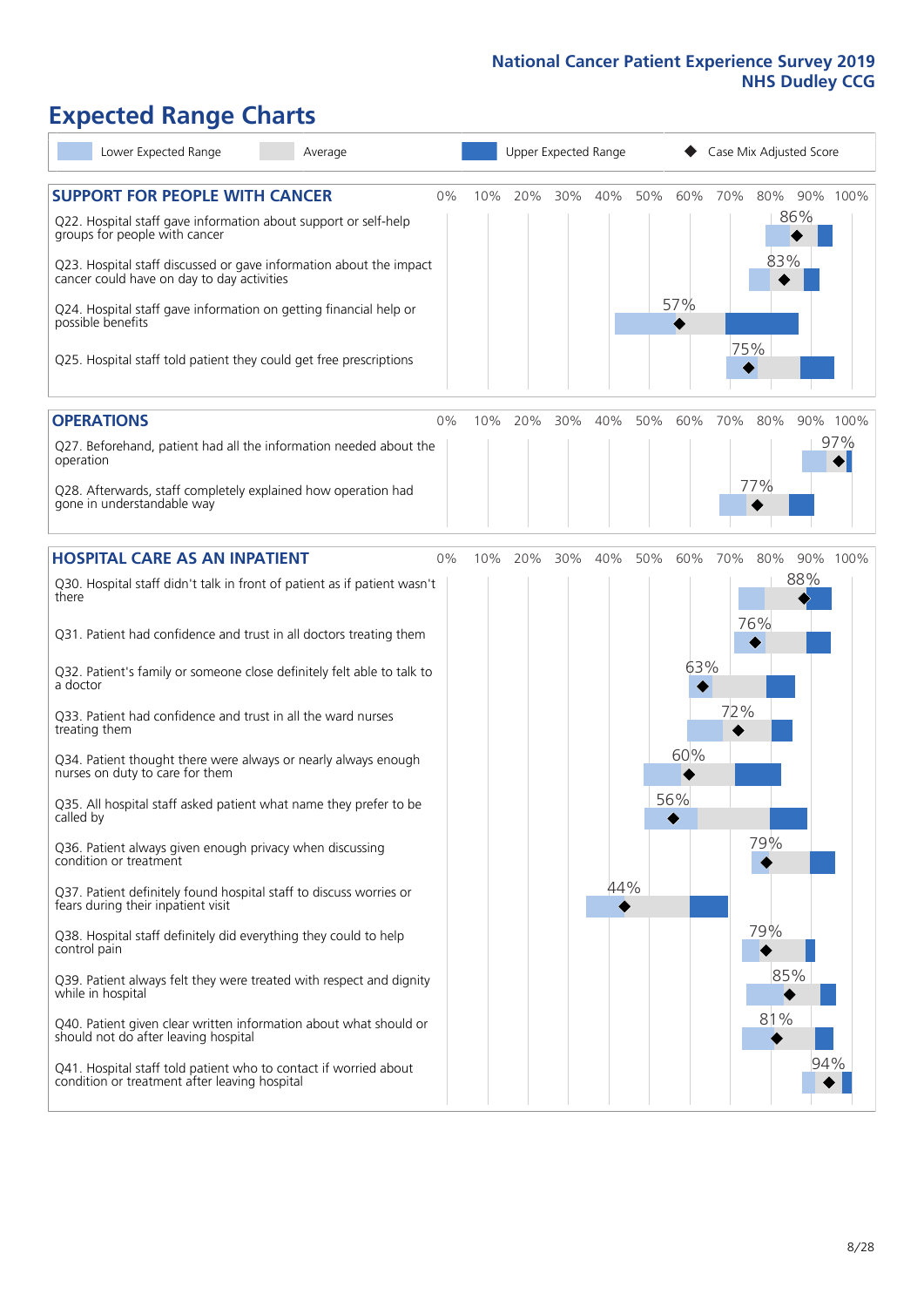# **Expected Range Charts**

| Lower Expected Range<br>Average                                                                                                                                                | Upper Expected Range |     |     |     |     |          |                 | Case Mix Adjusted Score |     |                  |          |  |
|--------------------------------------------------------------------------------------------------------------------------------------------------------------------------------|----------------------|-----|-----|-----|-----|----------|-----------------|-------------------------|-----|------------------|----------|--|
| <b>HOSPITAL CARE AS A DAY PATIENT / OUTPATIENT 0%</b><br>Q43. Patient definitely found hospital staff to discuss worries or<br>fears during their outpatient or day case visit |                      | 10% | 20% | 30% | 40% | 50%      | 60%<br>62%<br>◆ | 70%                     | 80% |                  | 90% 100% |  |
| Q44. Cancer doctor had the right documents at patient's last<br>outpatient appointment                                                                                         |                      |     |     |     |     |          |                 |                         |     | 92%              |          |  |
| Q46. Beforehand patient completely had all information needed<br>about radiotherapy treatment                                                                                  |                      |     |     |     |     |          |                 |                         | 77% |                  |          |  |
| Q47. Patient completely given understandable information about<br>whether radiotherapy was working                                                                             |                      |     |     |     |     | 51%      |                 |                         |     |                  |          |  |
| Q49. Beforehand patient completely had all information needed<br>about chemotherapy treatment                                                                                  |                      |     |     |     |     |          |                 |                         | 84% |                  |          |  |
| Q50. Patient given enough information about whether<br>chemotherapy was working in a completely understandable way                                                             |                      |     |     |     |     |          | 60%             |                         |     |                  |          |  |
| <b>HOME CARE AND SUPPORT</b>                                                                                                                                                   | 0%                   | 10% | 20% | 30% | 40% | 50%      | 60%             | 70%                     | 80% |                  | 90% 100% |  |
| Q51. Hospital staff definitely gave family or someone close all the<br>information needed to help care at home                                                                 |                      |     |     |     |     |          | 58%             |                         |     |                  |          |  |
| Q52. Patient definitely given enough support from health or social<br>services during treatment                                                                                |                      |     |     |     | 45% |          |                 |                         |     |                  |          |  |
| Q53. Patient definitely given enough support from health or social<br>services after treatment                                                                                 |                      |     |     |     | 40% |          |                 |                         |     |                  |          |  |
| <b>CARE FROM YOUR GENERAL PRACTICE</b>                                                                                                                                         | $0\%$                | 10% | 20% | 30% | 40% | 50%      | 60%             | 70%                     | 80% |                  | 90% 100% |  |
| Q54. GP given enough information about patient's condition and<br>treatment                                                                                                    |                      |     |     |     |     |          |                 |                         |     | 91%              |          |  |
| Q55. General practice staff definitely did everything they could to<br>support patient during treatment                                                                        |                      |     |     |     |     | 54%<br>♦ |                 |                         |     |                  |          |  |
| <b>YOUR OVERALL NHS CARE</b>                                                                                                                                                   | $0\%$                | 10% | 20% | 30% | 40% |          | 50% 60%         | 70%                     | 80% |                  | 90% 100% |  |
| Q56. Different people treating and caring for patient always work<br>well together to give best possible care                                                                  |                      |     |     |     |     |          |                 | 67%                     |     |                  |          |  |
| Q57. Patient given a care plan                                                                                                                                                 |                      |     |     |     | 37% |          |                 |                         |     |                  |          |  |
| Q58. Overall the administration of care was good or very good                                                                                                                  |                      |     |     |     |     |          |                 |                         |     | 87%              |          |  |
| Q59. Patient felt length of time for attending clinics and<br>appointments for cancer was about right                                                                          |                      |     |     |     |     | 53%      |                 |                         |     |                  |          |  |
| Q60. Someone discussed with patient whether they would like to<br>take part in cancer research                                                                                 |                      |     | 24% |     |     |          |                 |                         |     |                  |          |  |
|                                                                                                                                                                                | 0                    |     | 2   | 3   | ⊿   | 5        | 6               |                         | 8   | 9                | 10       |  |
| Q61. Patient's average rating of care scored from very poor to very<br>good                                                                                                    |                      |     |     |     |     |          |                 |                         |     | 8.7 <sub>1</sub> |          |  |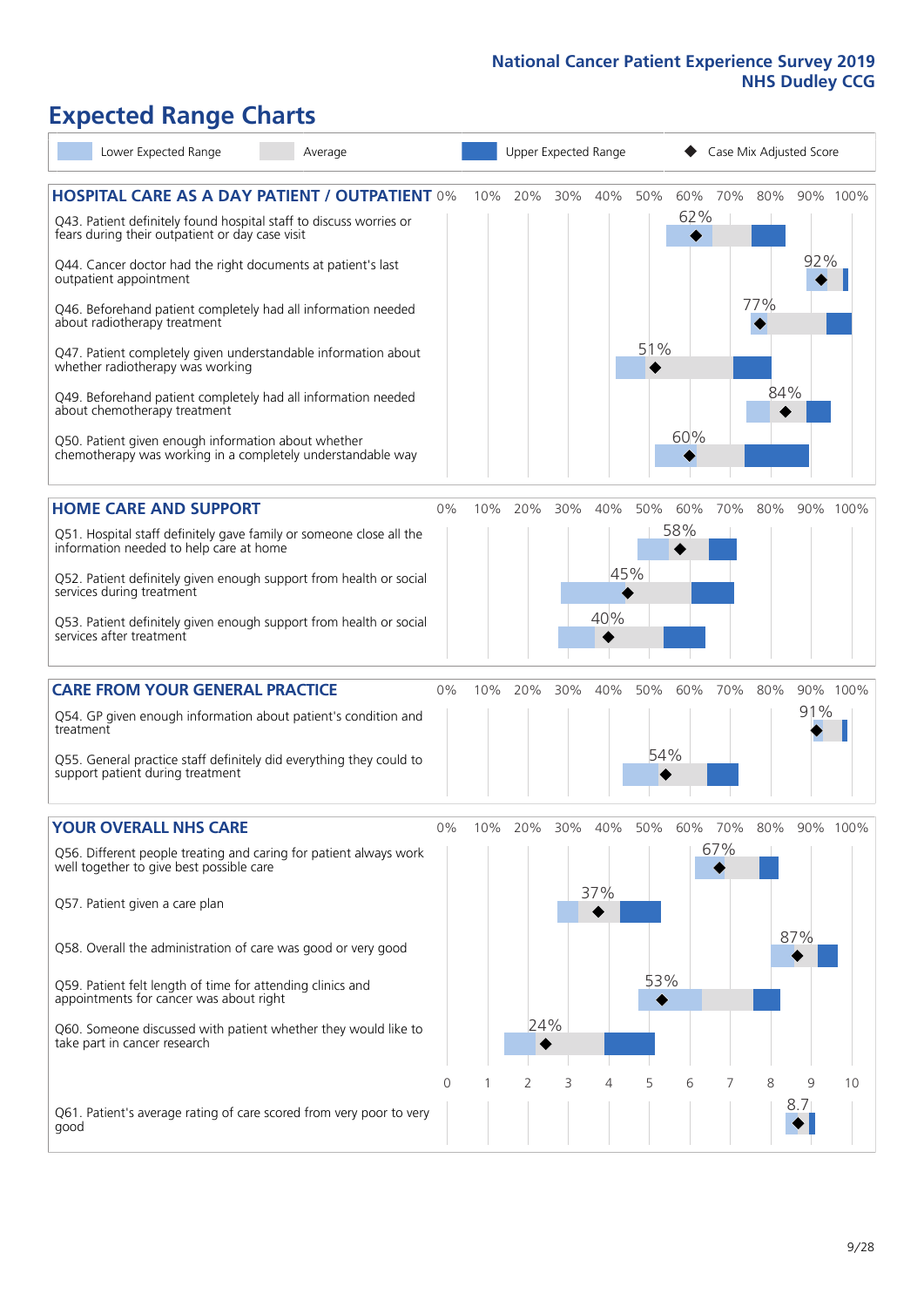# **Comparability Tables**

\* Indicates where a score has been suppressed because there are less than 21 responses.

\*\* No score available for 2018.

 $\triangle$  or  $\nabla$ 

Change 2018-2019: Indicates where 2019 score is significantly higher or lower than 2018 score Change Overall: Indicates significant change overall (2015, 2016, 2017, 2018 and 2019).

Adjusted Score below Lower Expected Range Adjusted Score between Upper and Lower Expected Ranges Adjusted Score above Upper Expected Range

|                                                                             | Case Mix Adjusted Scores<br>Unadjusted Scores |               |           |               |                         |                   |               |                |                                            |                   |
|-----------------------------------------------------------------------------|-----------------------------------------------|---------------|-----------|---------------|-------------------------|-------------------|---------------|----------------|--------------------------------------------|-------------------|
|                                                                             | 2018<br>n                                     | 2018<br>Score | 2019<br>n | 2019<br>Score | Change<br>2018-<br>2019 | Change<br>Overall | 2019<br>Score | Lower<br>Range | Upper<br><b>Expected Expected</b><br>Range | National<br>Score |
| <b>SEEING YOUR GP</b>                                                       |                                               |               |           |               |                         |                   |               |                |                                            |                   |
| Q1. Saw GP once or twice before being told they needed to go<br>to hospital | 314                                           | 76%           | 314       | 76%           |                         |                   | <b>77%</b>    | 74%            | 83%                                        | 79%               |
| Q2. Patient thought they were seen as soon as necessary                     | 436                                           | 82%           | 441       | 83%           |                         |                   | 83%           | 81%            | 87%                                        | 84%               |
| <b>DIAGNOSTIC TESTS</b>                                                     |                                               |               |           |               |                         |                   |               |                |                                            |                   |

| ----------------                                                          |      |     |     |     |  |     |     |     |     |
|---------------------------------------------------------------------------|------|-----|-----|-----|--|-----|-----|-----|-----|
| Q5. Received all the information needed about the test                    | $**$ | **  | 356 | 95% |  | 95% | 93% | 97% | 95% |
| Q6. The length of time waiting for the test to be done was<br>about right |      | 84% | 361 | 84% |  | 84% | 85% | 91% | 88% |
| Q7. Test results explained in completely understandable way               | 389  | 81% | 366 | 76% |  | 76% | 76% | 84% | 80% |

| <b>FINDING OUT WHAT WAS WRONG WITH YOU</b>                                                      |     |     |     |     |     |     |     |     |
|-------------------------------------------------------------------------------------------------|-----|-----|-----|-----|-----|-----|-----|-----|
| Q10. Patient told they could bring a family member or friend<br>when first told they had cancer | 417 | 79% | 401 | 78% | 78% | 72% | 82% | 77% |
| Q11. Patient felt they were told sensitively that they had cancer                               | 437 | 87% | 446 | 87% | 87% | 83% | 89% | 86% |
| Q12. Patient completely understood the explanation of what<br>was wrong                         | 444 | 76% | 447 | 71% | 72% | 69% | 77% | 73% |
| Q13. Patient given easy to understand written information<br>about the type of cancer they had  | 382 | 78% | 396 | 73% | 75% | 70% | 79% | 74% |

| <b>DECIDING THE BEST TREATMENT FOR YOU</b>                                                              |      |     |     |     |     |     |     |     |
|---------------------------------------------------------------------------------------------------------|------|-----|-----|-----|-----|-----|-----|-----|
| Q14. Patient felt that treatment options were completely<br>explained                                   | 379  | 82% | 397 | 82% | 82% | 80% | 87% | 83% |
| Q15. Patient felt possible side effects were definitely explained<br>in an understandable way           | 418  | 74% | 430 | 70% | 70% | 69% | 77% | 73% |
| Q16. Patient definitely given practical advice and support in<br>dealing with side effects of treatment | 418  | 65% | 426 | 63% | 63% | 63% | 72% | 67% |
| Q17. Patient definitely told about side effects that could affect<br>them in the future                 | 387  | 57% | 399 | 54% | 54% | 52% | 62% | 57% |
| Q18. Patient definitely involved as much as they wanted in<br>decisions about care and treatment        | $**$ | **  | 436 | 76% | 76% | 77% | 85% | 81% |

| <b>CLINICAL NURSE SPECIALIST (CNS)</b>                                                    |     |     |     |     |     |     |     |     |
|-------------------------------------------------------------------------------------------|-----|-----|-----|-----|-----|-----|-----|-----|
| Q19. Patient given the name of a CNS who would support them<br>through their treatment    | 427 | 88% | 420 | 86% | 87% | 89% | 95% | 92% |
| Q20. Patient found it very or quite easy to contact their CNS                             | 329 | 86% | 307 | 87% | 87% | 81% | 89% | 85% |
| Q21. Patient got understandable answers to important<br>questions all or most of the time |     | 85% | 307 | 87% | 87% | 84% | 91% | 87% |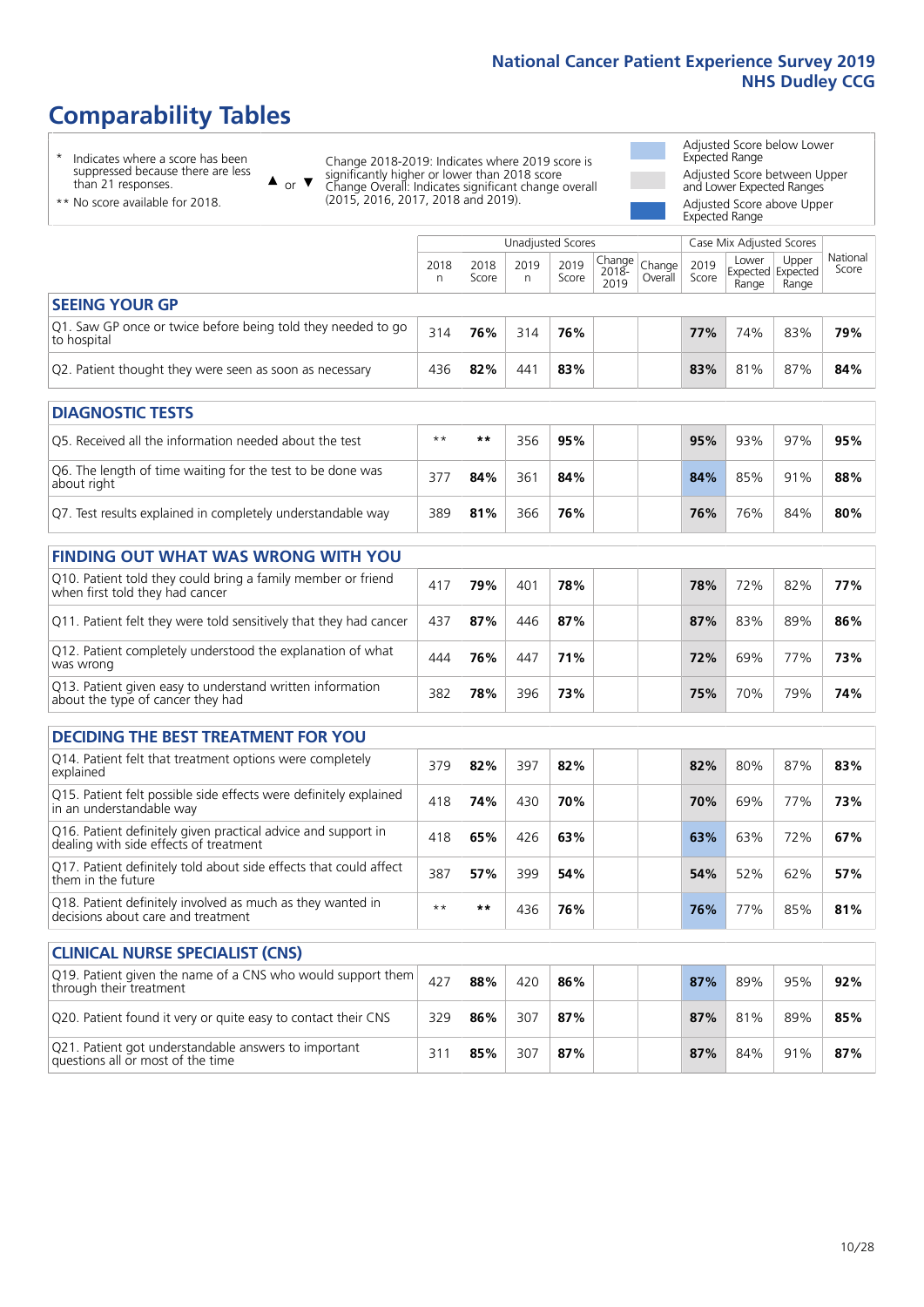# **Comparability Tables**

\* Indicates where a score has been suppressed because there are less than 21 responses.

\*\* No score available for 2018.

 $\triangle$  or  $\nabla$ 

Change 2018-2019: Indicates where 2019 score is significantly higher or lower than 2018 score Change Overall: Indicates significant change overall (2015, 2016, 2017, 2018 and 2019).

Adjusted Score below Lower Expected Range Adjusted Score between Upper and Lower Expected Ranges Adjusted Score above Upper Expected Range

|                                                                                                                   |              |               |           | <b>Unadjusted Scores</b> |                         |                   |               | Case Mix Adjusted Scores            |                |                   |
|-------------------------------------------------------------------------------------------------------------------|--------------|---------------|-----------|--------------------------|-------------------------|-------------------|---------------|-------------------------------------|----------------|-------------------|
|                                                                                                                   | 2018<br>n    | 2018<br>Score | 2019<br>n | 2019<br>Score            | Change<br>2018-<br>2019 | Change<br>Overall | 2019<br>Score | Lower<br>Expected Expected<br>Range | Upper<br>Range | National<br>Score |
| <b>SUPPORT FOR PEOPLE WITH CANCER</b>                                                                             |              |               |           |                          |                         |                   |               |                                     |                |                   |
| Q22. Hospital staff gave information about support or self-help<br>groups for people with cancer                  | 354          | 88%           | 346       | 86%                      |                         |                   | 86%           | 85%                                 | 91%            | 88%               |
| Q23. Hospital staff discussed or gave information about the<br>impact cancer could have on day to day activities  | 281          | 81%           | 288       | 83%                      |                         |                   | 83%           | 80%                                 | 88%            | 84%               |
| Q24. Hospital staff gave information on getting financial help or<br>possible benefits                            | 255          | 64%           | 257       | 57%                      |                         |                   | 57%           | 56%                                 | 69%            | 63%               |
| Q25. Hospital staff told patient they could get free prescriptions                                                | 183          | 77%           | 203       | 73%                      |                         |                   | 75%           | 77%                                 | 87%            | 82%               |
| <b>OPERATIONS</b>                                                                                                 |              |               |           |                          |                         |                   |               |                                     |                |                   |
| Q27. Beforehand, patient had all the information needed about<br>the operation                                    | 238          | 96%           | 226       | 97%                      |                         |                   | 97%           | 94%                                 | 99%            | 96%               |
| Q28. Afterwards, staff completely explained how operation had<br>gone in understandable way                       | 239          | 78%           | 224       | 77%                      |                         |                   | 77%           | 74%                                 | 85%            | 79%               |
| <b>HOSPITAL CARE AS AN INPATIENT</b>                                                                              |              |               |           |                          |                         |                   |               |                                     |                |                   |
| Q30. Hospital staff didn't talk in front of patient as if patient<br>wasn't there                                 | $**$         | **            | 199       | 87%                      |                         |                   | 88%           | 79%                                 | 89%            | 84%               |
| Q31. Patient had confidence and trust in all doctors treating<br>them                                             | $\star\star$ | **            | 200       | 76%                      |                         |                   | 76%           | 79%                                 | 89%            | 84%               |
| Q32. Patient's family or someone close definitely felt able to talk<br>to a doctor                                | $\star\star$ | **            | 173       | 64%                      |                         |                   | 63%           | 65%                                 | 79%            | 72%               |
| Q33. Patient had confidence and trust in all the ward nurses<br>treating them                                     | $\star\star$ | **            | 200       | 72%                      |                         |                   | 72%           | 68%                                 | 80%            | 74%               |
| Q34. Patient thought there were always or nearly always<br>enough nurses on duty to care for them                 | $**$         | $***$         | 199       | 59%                      |                         |                   | 60%           | 58%                                 | 71%            | 64%               |
| Q35. All hospital staff asked patient what name they prefer to<br>be called by                                    | $**$         | **            | 196       | 57%                      |                         |                   | 56%           | 62%                                 | 80%            | 71%               |
| Q36. Patient always given enough privacy when discussing<br>condition or treatment                                | $\star\star$ | **            | 199       | 79%                      |                         |                   | 79%           | 80%                                 | 90%            | 85%               |
| Q37. Patient definitely found hospital staff to discuss worries or<br>fears during their inpatient visit          | $\star\star$ | **            | 147       | 44%                      |                         |                   | 44%           | 44%                                 | 60%            | 52%               |
| Q38. Hospital staff definitely did everything they could to help<br>control pain                                  | $\star\star$ | **            | 169       | 79%                      |                         |                   | 79%           | 77%                                 | 88%            | 83%               |
| Q39. Patient always felt they were treated with respect and<br>dignity while in hospital                          | $\star\star$ | **            | 198       | 84%                      |                         |                   | 85%           | 83%                                 | 92%            | 88%               |
| Q40. Patient given clear written information about what should<br>or should not do after leaving hospital         | $**$         | **            | 186       | 81%                      |                         |                   | 81%           | 81%                                 | 91%            | 86%               |
| Q41. Hospital staff told patient who to contact if worried about<br>condition or treatment after leaving hospital | $**$         | **            | 190       | 94%                      |                         |                   | 94%           | 91%                                 | 98%            | 94%               |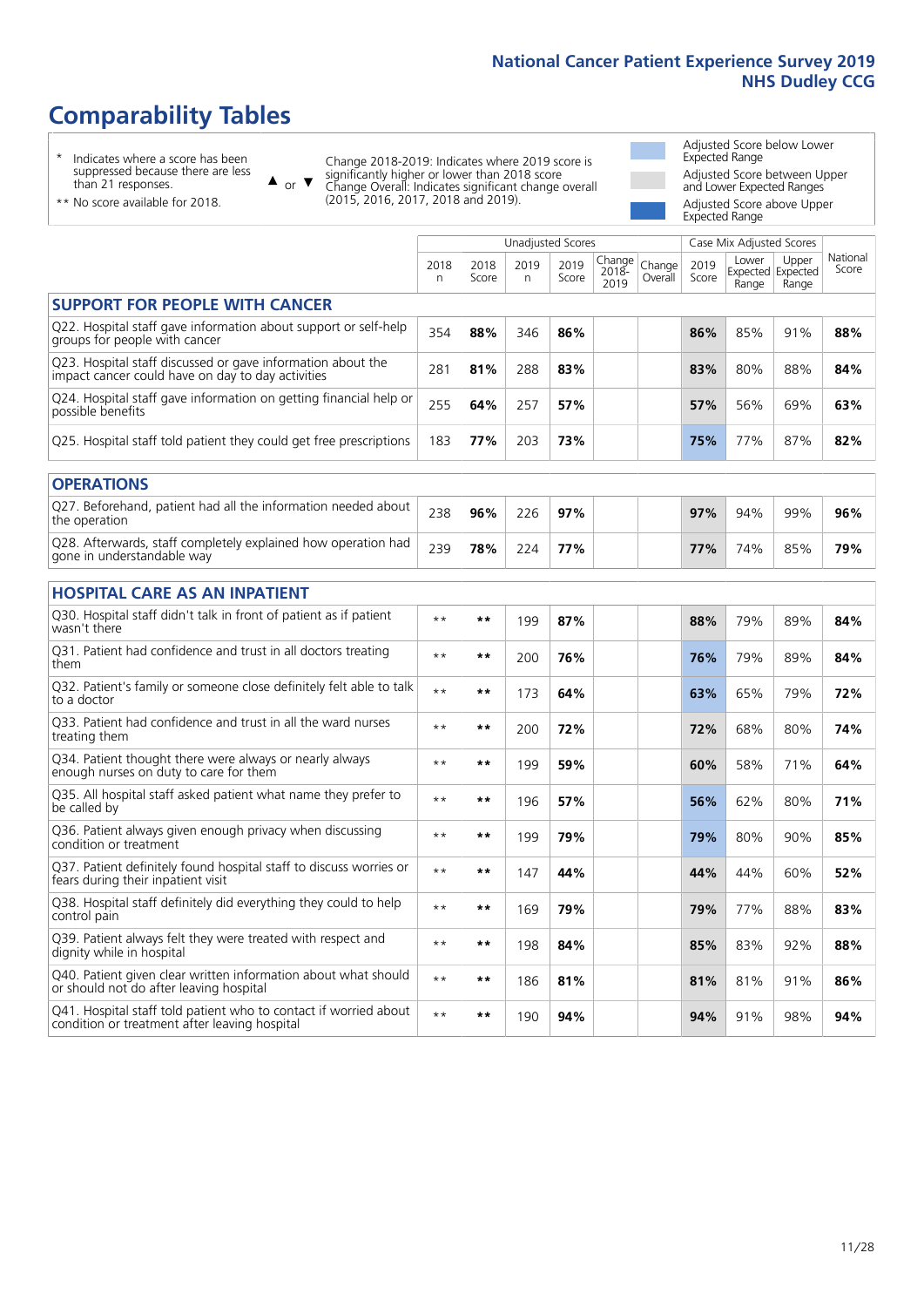# **Comparability Tables**

\* Indicates where a score has been suppressed because there are less than 21 responses.

\*\* No score available for 2018.

or  $\blacktriangledown$  $\blacktriangle$ 

Change 2018-2019: Indicates where 2019 score is significantly higher or lower than 2018 score Change Overall: Indicates significant change overall (2015, 2016, 2017, 2018 and 2019).

Adjusted Score below Lower Expected Range Adjusted Score between Upper and Lower Expected Ranges Adjusted Score above Upper

|                                                                                                                       |              |               |                          |               |                         |                   | <b>Expected Range</b> |                          |                                     |                   |
|-----------------------------------------------------------------------------------------------------------------------|--------------|---------------|--------------------------|---------------|-------------------------|-------------------|-----------------------|--------------------------|-------------------------------------|-------------------|
|                                                                                                                       |              |               | <b>Unadjusted Scores</b> |               |                         |                   |                       | Case Mix Adjusted Scores |                                     |                   |
|                                                                                                                       | 2018<br>n    | 2018<br>Score | 2019<br>n                | 2019<br>Score | Change<br>2018-<br>2019 | Change<br>Overall | 2019<br>Score         | Lower<br>Range           | Upper<br>Expected Expected<br>Range | National<br>Score |
| HOSPITAL CARE AS A DAY PATIENT / OUTPATIENT                                                                           |              |               |                          |               |                         |                   |                       |                          |                                     |                   |
| Q43. Patient definitely found hospital staff to discuss worries or<br>fears during their outpatient or day case visit | 343          | 70%           | 343                      | 61%           |                         |                   | 62%                   | 66%                      | 75%                                 | 71%               |
| Q44. Cancer doctor had the right documents at patient's last<br>outpatient appointment                                | 398          | 94%           | 387                      | 92%           |                         |                   | 92%                   | 94%                      | 98%                                 | 96%               |
| Q46. Beforehand patient completely had all information needed<br>about radiotherapy treatment                         | 77           | 84%           | 85                       | 78%           |                         | ▼                 | 77%                   | 79%                      | 94%                                 | 86%               |
| Q47. Patient completely given understandable information<br>about whether radiotherapy was working                    | 58           | 53%           | 79                       | 52%           |                         |                   | 51%                   | 49%                      | 71%                                 | 60%               |
| Q49. Beforehand patient completely had all information needed<br>about chemotherapy treatment                         | 262          | 85%           | 246                      | 84%           |                         |                   | 84%                   | 80%                      | 89%                                 | 84%               |
| Q50. Patient given enough information about whether<br>chemotherapy was working in a completely understandable way    | 237          | 60%           | 234                      | 60%           |                         |                   | 60%                   | 62%                      | 74%                                 | 68%               |
| <b>HOME CARE AND SUPPORT</b>                                                                                          |              |               |                          |               |                         |                   |                       |                          |                                     |                   |
| Q51. Hospital staff definitely gave family or someone close all<br>the information needed to help care at home        | 366          | 62%           | 370                      | 57%           |                         |                   | 58%                   | 55%                      | 65%                                 | 60%               |
| Q52. Patient definitely given enough support from health or<br>social services during treatment                       | 190          | 46%           | 221                      | 45%           |                         |                   | 45%                   | 44%                      | 60%                                 | 52%               |
| Q53. Patient definitely given enough support from health or<br>social services after treatment                        | 110          | 36%           | 133                      | 41%           |                         |                   | 40%                   | 37%                      | 53%                                 | 45%               |
| <b>CARE FROM YOUR GENERAL PRACTICE</b>                                                                                |              |               |                          |               |                         |                   |                       |                          |                                     |                   |
| Q54. GP given enough information about patient's condition<br>and treatment                                           | 326          | 92%           | 323                      | 91%           |                         |                   | 91%                   | 93%                      | 98%                                 | 95%               |
| Q55. General practice staff definitely did everything they could<br>to support patient during treatment               | 276          | 62%           | 273                      | 53%           |                         |                   | 54%                   | 52%                      | 64%                                 | 58%               |
| <b>YOUR OVERALL NHS CARE</b>                                                                                          |              |               |                          |               |                         |                   |                       |                          |                                     |                   |
| Q56. Different people treating and caring for patient always<br>work well together to give best possible care         | $\star\star$ | **            | 421                      | 67%           |                         |                   | 67%                   | 69%                      | 77%                                 | 73%               |
| Q57. Patient given a care plan                                                                                        | 332          | 37%           | 337                      | 37%           |                         |                   | 37%                   | 32%                      | 43%                                 | 38%               |
| Q58. Overall the administration of care was good or very good                                                         | 439          | 87%           | 439                      | 86%           |                         |                   | 87%                   | 86%                      | 92%                                 | 89%               |
| Q59. Patient felt length of time for attending clinics and<br>appointments for cancer was about right                 | 428          | 46%           | 438                      | 52%           |                         |                   | 53%                   | 63%                      | 76%                                 | 69%               |
| Q60. Someone discussed with patient whether they would like<br>to take part in cancer research                        | 407          | 25%           | 420                      | 25%           |                         |                   | 24%                   | 22%                      | 39%                                 | 30%               |
| Q61. Patient's average rating of care scored from very poor to<br>very good                                           | 430          | 8.5           | 432                      | 8.7           |                         |                   | 8.7                   | 8.7                      | 8.9                                 | 8.8               |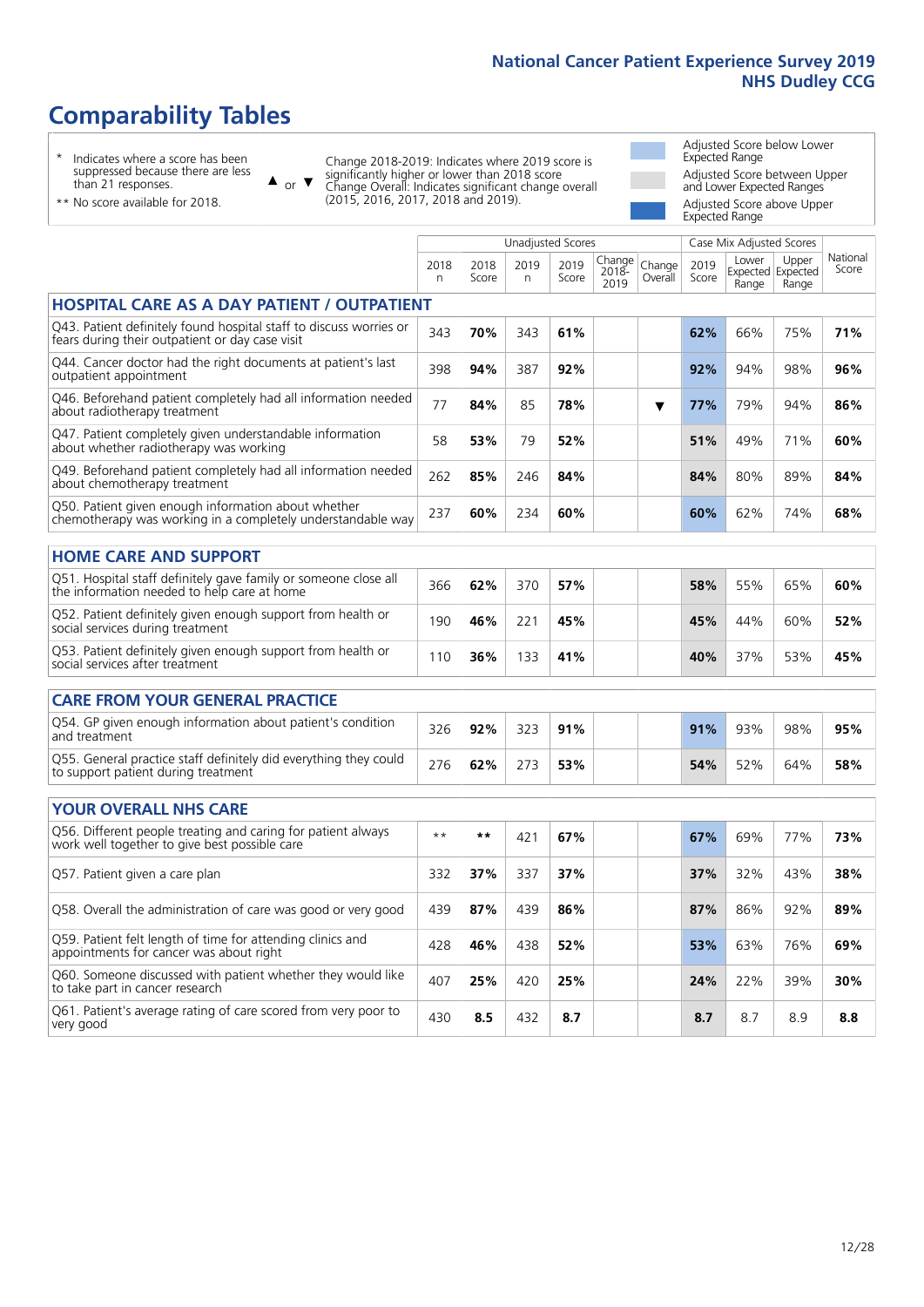- \* Indicates where a score has been suppressed because there are less than 21 responses.
- n.a. Indicates that there were no respondents for that tumour group.

| <b>SEEING YOUR GP</b>                           |              |              |                |                                     |                   |                |                  |         | Tumour Group |         |         |                 |                                                 |       |                |
|-------------------------------------------------|--------------|--------------|----------------|-------------------------------------|-------------------|----------------|------------------|---------|--------------|---------|---------|-----------------|-------------------------------------------------|-------|----------------|
|                                                 |              | Brain<br>CNS | <b>Breast</b>  | Colorectal<br>LGT                   | ত<br>Gynaecologic | Haematological | Head and<br>Neck | Lung    | Prostate     | Sarcoma | Skin    | Upper<br>Gastro | $\sigma$<br>Jrologica                           | Other | All<br>Cancers |
| Q1. Saw GP once or twice before being told they | <b>CCG</b>   |              | $n.a.$ 95% 62% |                                     |                   | 59%            | $\star$          | $\star$ | 65%          | $\star$ | $\star$ | $\star$         |                                                 |       | 76% 76%        |
| needed to go to hospital                        | National 59% |              |                | 94% 75% 77% 67% 79% 71% 82% 71% 90% |                   |                |                  |         |              |         |         |                 | 74% 83% 74% 79%                                 |       |                |
| Q2. Patient thought they were seen as soon as   | <b>CCG</b>   | $\star$      |                | 93% 76%                             | $\star$           | 84%            | $\star$          | $\star$ | 70%          | $\star$ |         |                 | 83% 70% 82% 83%                                 |       |                |
| necessary                                       | National I   | 79%          |                |                                     |                   |                |                  |         |              |         |         |                 | 89% 83% 81% 82% 81% 84% 86% 69% 85% 79% 85% 79% |       | 84%            |

#### **DIAGNOSTIC TESTS** Tumour Group

|                                                   |                                                                  | Brain | <b>Breast</b> | Colorectal<br>LGT | Gynaecologica | ᠊ᢛ<br>aematologic | Head and<br>Neck | Lung    | Prostate | Sarcoma | Skin    | Upper<br>Gastro                                     | rological | Other       | All<br>Cancers |
|---------------------------------------------------|------------------------------------------------------------------|-------|---------------|-------------------|---------------|-------------------|------------------|---------|----------|---------|---------|-----------------------------------------------------|-----------|-------------|----------------|
| Q5. Received all the information needed about     | <b>CCG</b>                                                       | n.a.  |               | 97% 92%           |               | 97%               | $\star$          |         | 96%      | $\star$ | $\star$ | $\star$                                             |           | 96% 92% 95% |                |
| the test                                          | National                                                         | 93%   |               | 95% 95%           | 93%           | 95%               | 93% 95% 95% 93%  |         |          |         |         | 96% 95%                                             | 95%       | 95%         | 95%            |
| Q6. The length of time waiting for the test to be | <b>CCG</b>                                                       | n.a.  | 90%           | 79%               |               | 90%               | $\star$          | $\star$ | 87%      | $\star$ | $\star$ | $\star$                                             |           | 82% 71%     | 84%            |
| done was about right                              | National 84% 91% 88% 86%                                         |       |               |                   |               |                   |                  |         |          |         |         | 89%   88%   87%   87%   81%   87%   84%   87%   86% |           |             | 88%            |
| Q7. Test results explained in completely          | <b>CCG</b>                                                       | n.a.  |               | 85% 73%           |               | 75%               | $\star$          | $\star$ | 70%      | $\star$ | $\star$ |                                                     |           |             | 96% 66% 76%    |
| understandable way                                | National 71% 83% 82% 77% 77% 79% 80% 80% 78% 84% 75% 80% 76% 80% |       |               |                   |               |                   |                  |         |          |         |         |                                                     |           |             |                |

| <b>FINDING OUT WHAT WAS WRONG WITH YOU</b>        |          |         |               |                        |                |                |                        |                     | Tumour Group |         |         |                 |             |             |                |
|---------------------------------------------------|----------|---------|---------------|------------------------|----------------|----------------|------------------------|---------------------|--------------|---------|---------|-----------------|-------------|-------------|----------------|
|                                                   |          | Brain   | <b>Breast</b> | olorectal.<br>LGT<br>Ū | Gynaecological | Haematological | ad and<br>Neck<br>Head | Lung                | Prostate     | Sarcoma | Skin    | Upper<br>Gastro | Irological  | Other       | All<br>Cancers |
| Q10. Patient told they could bring a family       | CCG      | $\star$ | 81%           | 80%                    |                | 65%            | $\star$                | $\star$             | 89%          | $\star$ | $\star$ | $\star$         | 85%         | 65%         | 78%            |
| member or friend when first told they had cancer  | National | 85%     | 82%           | 82%                    | 71%            | 71%            | 71%                    | 77%                 | 79%          | 73%     | 69%     | 76%             | 73%         | 75%         | 77%            |
| Q11. Patient felt they were told sensitively that | CCG      | $\star$ | 97%           | 85%                    |                | 83%            | $\star$                | $\star$             | 78%          | $\ast$  | 大       | 96%             | 97%         | 83%         | 87%            |
| they had cancer                                   | National | 79%     |               | 89% 87%                | 82%            |                | 84% 87%                | 83%                 | 86%          | 84%     | 89%     |                 | 81% 84% 83% |             | 86%            |
| Q12. Patient completely understood the            | CCG      | $\star$ | 76%           | 73%                    |                | 52%            | $^\star$               | $\star$             | 77%          | $\ast$  | 大       | 78%             |             | 84% 74% 71% |                |
| explanation of what was wrong                     | National | 66%     | 77%           | 79%                    | 73%            | 60%            | 78%                    | 76%                 | 79%          | 67%     | 80%     | 70%             | 77%         | 70%         | 73%            |
| Q13. Patient given easy to understand written     | CCG      | $\star$ | 79%           | 76%                    |                | 78%            | $\star$                | $\star$             | 74%          | $\ast$  | $\star$ | $\star$         | 89%         | 58%         | 73%            |
| information about the type of cancer they had     | National | 66%     | 78%           | 73%                    | 71%            | 76%            |                        | 69% 67% 83% 67% 84% |              |         |         | 67%             | 74%         | 65%         | 74%            |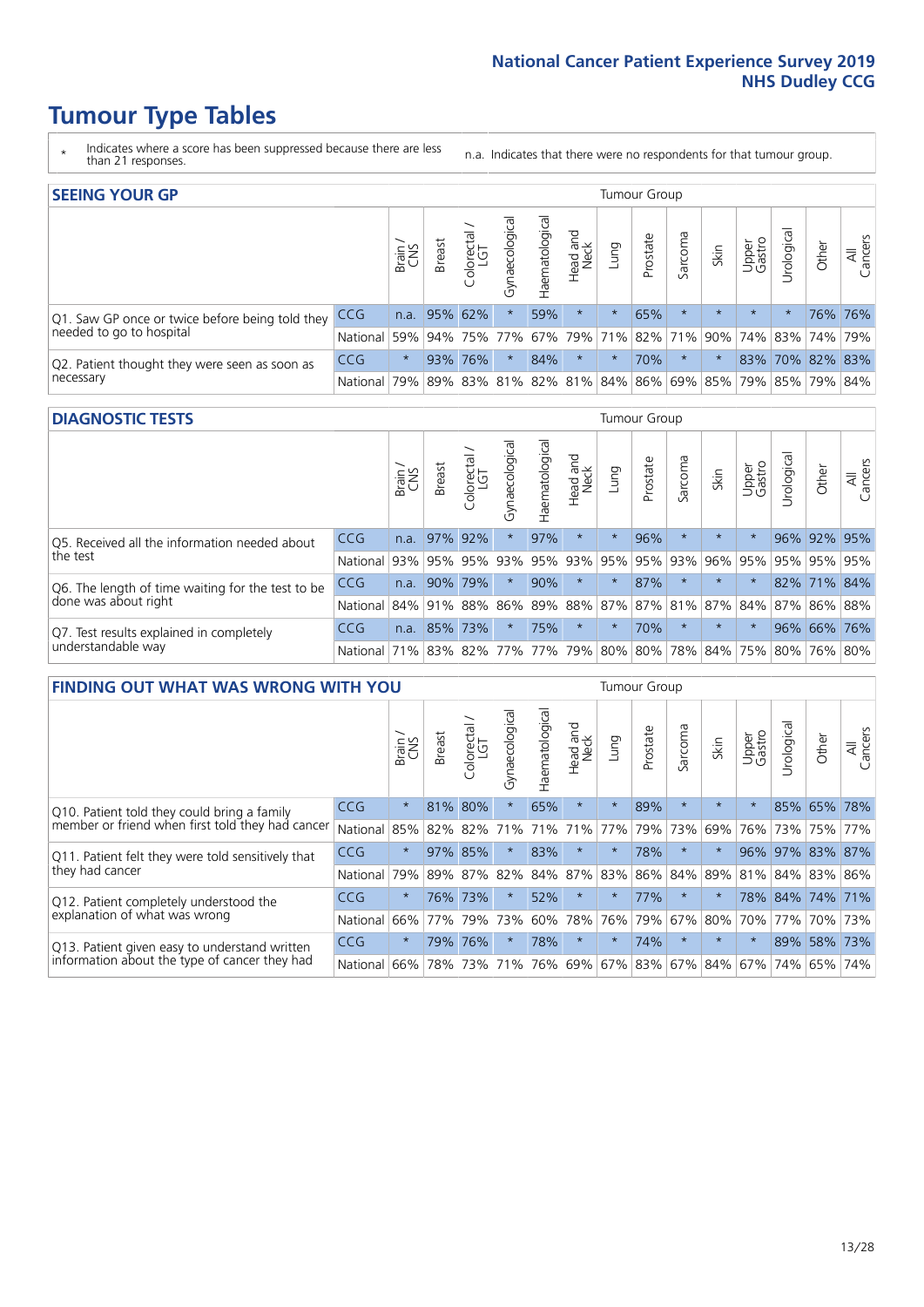- \* Indicates where a score has been suppressed because there are less than 21 responses.
- n.a. Indicates that there were no respondents for that tumour group.

| <b>DECIDING THE BEST TREATMENT FOR YOU</b>         |          |         |               |                        |                                     |                |                         |         | <b>Tumour Group</b> |              |         |                 |            |         |                |
|----------------------------------------------------|----------|---------|---------------|------------------------|-------------------------------------|----------------|-------------------------|---------|---------------------|--------------|---------|-----------------|------------|---------|----------------|
|                                                    |          | Brain   | <b>Breast</b> | olorectal.<br>LGT<br>Ũ | Gynaecological                      | Haematological | ead and<br>Neck<br>Head | Lung    | Prostate            | arcoma<br>vĀ | Skin    | Upper<br>Gastro | Jrological | Other   | All<br>Cancers |
| Q14. Patient felt that treatment options were      | CCG      | $\star$ | 88%           | 82%                    | $\star$                             | 87%            | $\star$                 | $\star$ | 74%                 | $\star$      | $\star$ | $\star$         | 88%        | 74%     | 82%            |
| completely explained                               | National | 85%     | 85%           | 85%                    | 85%                                 | 82%            | 87%                     | 84%     | 83%                 | 83%          | 89%     | 81%             |            | 83% 79% | 83%            |
| Q15. Patient felt possible side effects were       | CCG      | $\star$ | 71%           | 75%                    | $\star$                             | 58%            | $\star$                 | $\star$ | 78%                 | $\star$      |         | 55%             | 77%        | 73%     | 70%            |
| definitely explained in an understandable way      | National | 69%     | 74%           | 76%                    | 75%                                 | 69%            | 73%                     | 74%     | 73%                 | 73%          | 77%     | 72%             | 71%        | 70%     | 73%            |
| Q16. Patient definitely given practical advice and | CCG      | $\star$ | 66%           | 59%                    | $\star$                             | 60%            | $\star$                 | $\star$ | 56%                 | $\star$      | $\star$ | $\star$         |            | 66% 67% | 63%            |
| support in dealing with side effects of treatment  | National | 63%     | 70%           | 70%                    | 69%                                 | 65%            | 70%                     | 69%     | 65%                 | 66%          | 71%     | 66%             |            | 63% 64% | 67%            |
| Q17. Patient definitely told about side effects    | CCG      | $\star$ | 56%           | 47%                    | $\star$                             | 61%            | $\star$                 | $\star$ | 62%                 | $^\star$     |         | 29%             | 61% 53%    |         | 54%            |
| that could affect them in the future               | National | 62%     | 57%           | 59%                    | 56%                                 | 51%            | 64%                     | 56%     | 66%                 | 54%          | 66%     | 53%             |            | 56% 52% | 57%            |
| Q18. Patient definitely involved as much as they   | CCG      | $\star$ | 82%           | 77%                    | $\star$                             | 75%            | $\star$                 | $\star$ | 69%                 | $\star$      |         | 62%             | 88%        | 69%     | 76%            |
| wanted in decisions about care and treatment       | National | 79%     |               |                        | 81% 83% 81% 80% 81% 81% 84% 81% 87% |                |                         |         |                     |              |         | 79%             | 79%        | 78% 81% |                |

#### **CLINICAL NURSE SPECIALIST (CNS)** Tumour Group

|                                             |            | Brain   | <b>Breast</b>   | Colorectal<br>LGT | Gynaecologica | ᅙ<br>ت<br>aematologi                    | Head and<br>Neck | Lung    | Prostate | Sarcoma | Skin    | Upper<br>Gastro             | $\sigma$<br>rologica | Other       | All<br>Cancers |
|---------------------------------------------|------------|---------|-----------------|-------------------|---------------|-----------------------------------------|------------------|---------|----------|---------|---------|-----------------------------|----------------------|-------------|----------------|
| Q19. Patient given the name of a CNS who    | <b>CCG</b> | $\star$ |                 | 93% 81%           |               | 92%                                     | $\star$          |         | 96%      | $\star$ | $\star$ | 95%                         |                      | 71% 74% 86% |                |
| would support them through their treatment  | National   | 95%     | 95%             | 92%               | 95%           | 92%                                     | 91%              |         | 94% 91%  | 91%     | 91%     | 93%                         | 85%                  | 89%         | 92%            |
| Q20. Patient found it very or quite easy to | CCG        | $\star$ | 83%             | 78%               |               | 92%                                     | $\star$          | $\star$ | $\star$  | $\star$ | $\star$ | $\star$                     |                      | 85%         | 87%            |
| contact their CNS                           | National   |         | 86% 84% 88% 85% |                   |               | 87%                                     |                  |         |          |         |         | 86% 86% 80% 86% 90% 85% 83% |                      | 83%         | 85%            |
| Q21. Patient got understandable answers to  | CCG        | $\star$ |                 | 86% 77%           |               | 90%                                     | $\star$          | $\star$ | $\star$  | $\star$ | $\star$ | $\star$                     | $\star$              | 86% 87%     |                |
| important questions all or most of the time | National   |         |                 |                   |               | 82% 87% 89% 86% 89% 88% 86% 87% 87% 93% |                  |         |          |         |         | 86% 87%                     |                      | 86%         | 87%            |

| <b>SUPPORT FOR PEOPLE WITH CANCER</b>                                                             |            |         |               |                        |                |                |                        |         | Tumour Group |         |         |                 |           |       |                |
|---------------------------------------------------------------------------------------------------|------------|---------|---------------|------------------------|----------------|----------------|------------------------|---------|--------------|---------|---------|-----------------|-----------|-------|----------------|
|                                                                                                   |            | Brain   | <b>Breast</b> | olorectal.<br>LGT<br>Ũ | Gynaecological | Haematological | ad and<br>Neck<br>Head | Lung    | Prostate     | Sarcoma | Skin    | Upper<br>Gastro | Jrologica | Other | All<br>Cancers |
| Q22. Hospital staff gave information about<br>support or self-help groups for people with         | <b>CCG</b> | $\star$ | 94%           | 87%                    | $\star$        | 75%            | $\star$                | $\star$ | 88%          | $\star$ | $\star$ | $\star$         | $\star$   |       | 83% 86%        |
| cancer                                                                                            | National   | 92%     | 92%           | 88%                    | 87%            | 86%            | 88%                    | 87%     | 91%          | 86%     | 90%     | 88%             | 81%       | 83%   | 88%            |
| Q23. Hospital staff discussed or gave information<br>about the impact cancer could have on day to | CCG        | $\star$ | 87%           | 89%                    | $\star$        | 79%            | $\star$                | $\star$ | $\star$      | $\star$ | $\star$ | $\star$         | $\star$   |       | 70% 83%        |
| day activities                                                                                    | National   | 84%     | 86%           | 85%                    | 82%            | 84%            | 84%                    | 83%     | 88%          | 81%     | 86%     | 83%             | 78%       | 79%   | 84%            |
| Q24. Hospital staff gave information on getting                                                   | CCG        | $\star$ |               | 55% 59%                | $\star$        | 72%            | $\ast$                 | $\star$ | $\star$      | $\star$ | $\star$ | $\star$         | $^\star$  | 55%   | 57%            |
| financial help or possible benefits                                                               | National   | 78%     |               | 68% 61%                | 66%            | 61%            | 67%                    | 72%     | 55%          | 64%     | 60%     | 64%             | 47%       | 59%   | 63%            |
| Q25. Hospital staff told patient they could get                                                   | <b>CCG</b> | $\star$ |               | 66% 85%                | $\star$        | 86%            | $\star$                | $\star$ | $\star$      | n.a.    | $\star$ | $\star$         | $\star$   | 75%   | 73%            |
| free prescriptions                                                                                | National   | 82%     |               | 81% 83%                | 79%            |                | 87% 84% 86% 80%        |         |              | 78%     | 71%     | 84%             | 73%       | 81%   | 82%            |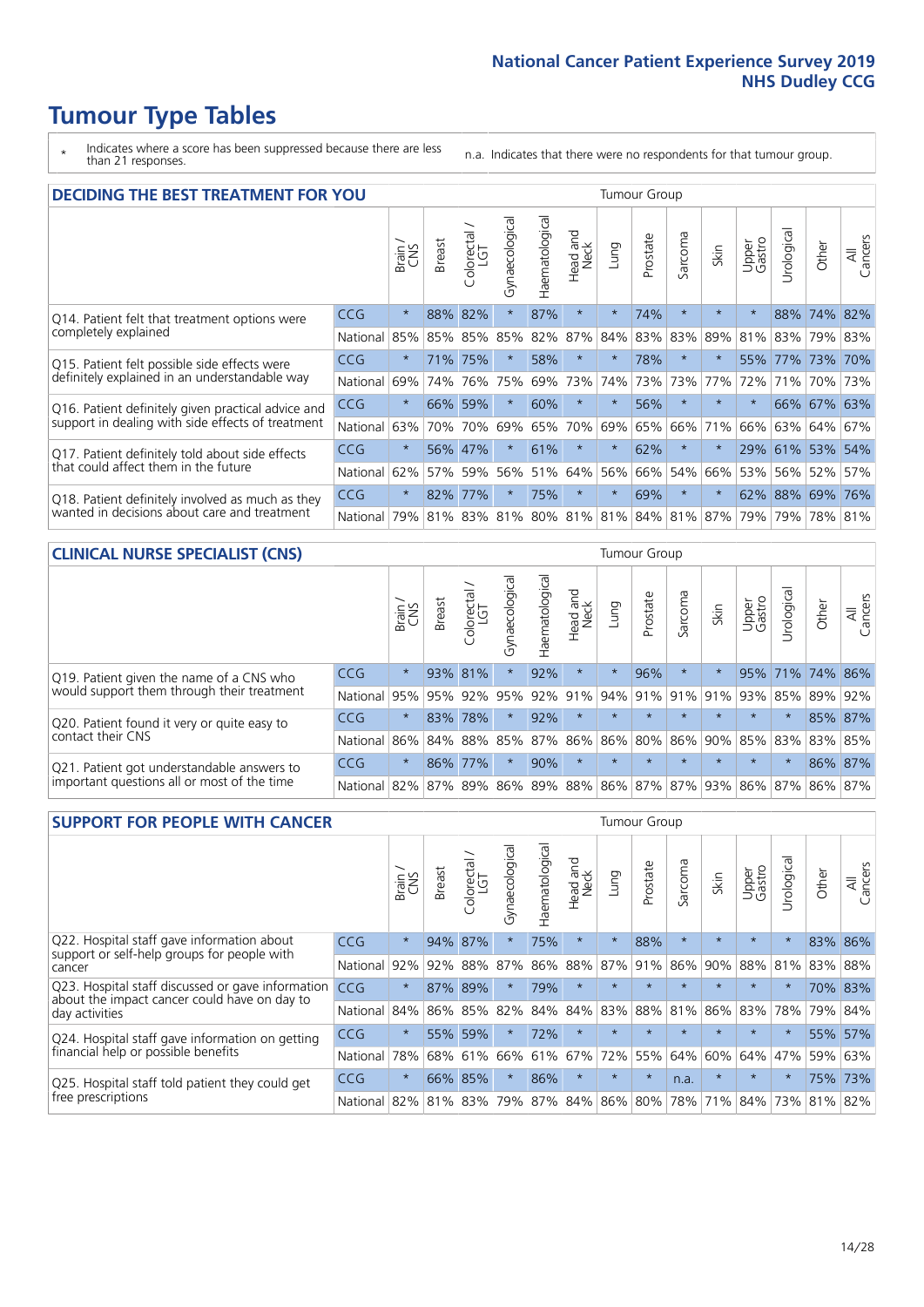- \* Indicates where a score has been suppressed because there are less than 21 responses.
- n.a. Indicates that there were no respondents for that tumour group.

| <b>OPERATIONS</b>                                |            |         |               |                        |                       |                |                  |         | Tumour Group |         |         |                 |            |                                                 |                |
|--------------------------------------------------|------------|---------|---------------|------------------------|-----------------------|----------------|------------------|---------|--------------|---------|---------|-----------------|------------|-------------------------------------------------|----------------|
|                                                  |            | Brain   | <b>Breast</b> | iolorectal<br>LGT<br>Ü | ত<br>haecologic<br>δř | Haematological | Head and<br>Neck | Lung    | Prostate     | Sarcoma | Skin    | Upper<br>Gastro | Jrological | Other                                           | All<br>Cancers |
| Q27. Beforehand, patient had all the information | CCG        | $\star$ |               | 99% 98%                | $\star$               | $\star$        | $\star$          | $\star$ | $\star$      | $\star$ | $\star$ | $\star$         | $\star$    | $\star$                                         | 97%            |
| needed about the operation                       | National   | 96%     |               | 97% 96%                |                       |                |                  |         |              |         |         |                 |            | 96% 94% 96% 95% 97% 95% 96% 96% 95% 95% 95% 96% |                |
| Q28. Afterwards, staff completely explained how  | <b>CCG</b> | $\star$ |               | 78% 71%                | $\star$               |                | $\star$          | $\star$ | $\star$      | $\star$ | $\star$ | $\star$         | $\star$    | $\star$                                         | 77%            |
| operation had gone in understandable way         | National   | 76%     |               | 79% 83%                |                       |                | 79%   78%   79%  |         |              |         |         |                 |            | 79%   78%   80%   82%   79%   76%   77%         | 79%            |

#### **HOSPITAL CARE AS AN INPATIENT** Tumour Group

|                                                                                                   |                                              | Brain   | <b>Breast</b> | $\frac{\text{Colored}}{\text{LGT}}$ | Gynaecological | Haematological | Head and<br><b>Neck</b> | Lung    | Prostate | Sarcoma | Skin    | Upper<br>Gastro | Urological | Other   | All<br>Cancers |
|---------------------------------------------------------------------------------------------------|----------------------------------------------|---------|---------------|-------------------------------------|----------------|----------------|-------------------------|---------|----------|---------|---------|-----------------|------------|---------|----------------|
| Q30. Hospital staff didn't talk in front of patient                                               | CCG                                          | $\star$ | 93%           | 83%                                 | $\star$        | 78%            | $\star$                 | $\star$ | $\star$  | $\star$ | $\star$ | $\star$         | $\star$    | 95% 87% |                |
| as if patient wasn't there                                                                        | National                                     | 81%     | 86%           | 81%                                 | 83%            | 84%            | 83%                     | 81%     | 88%      | 86%     | 86%     | 81%             | 83%        | 82%     | 84%            |
| 031. Patient had confidence and trust in all                                                      | CCG                                          | $\star$ | 78% 79%       |                                     | $\star$        | 74%            | $\star$                 | $\star$ | $\star$  | $\star$ | $\star$ | $\star$         | $\star$    | 67% 76% |                |
| doctors treating them                                                                             | National                                     | 82%     | 83%           | 85%                                 | 83%            | 82%            | 87%                     | 83%     | 89%      | 86%     | 85%     | 81%             | 85%        | 80%     | 84%            |
| Q32. Patient's family or someone close definitely                                                 | CCG                                          | $\star$ | 73% 63%       |                                     | $\star$        | 41%            | $\star$                 | $\star$ | $\star$  | $\star$ | $\star$ | $\star$         | $\star$    | $\star$ | 64%            |
| felt able to talk to a doctor                                                                     | National                                     | 67%     | 72%           | 73%                                 | 72%            | 74%            | 75%                     | 74%     | 72%      | 71%     | 74%     | 73%             | 71%        | 69%     | 72%            |
| O33. Patient had confidence and trust in all the                                                  | CCG                                          | $\star$ | 66%           | 64%                                 | $\star$        | 83%            | $\star$                 | $\star$ | $\star$  | $\star$ | $\star$ | $\star$         | $\star$    | 57%     | 172%           |
| ward nurses treating them                                                                         | National                                     | 72%     | 73%           | 72%                                 | 71%            | 77%            |                         | 75% 77% | 79%      | 74%     | 75%     |                 | 73% 77%    | 69%     | 74%            |
| Q34. Patient thought there were always or nearly<br>always enough nurses on duty to care for them | CCG                                          | $\star$ | 61%           | 55%                                 | $\star$        | 61%            | $\star$                 | $\star$ | $\star$  | $\star$ | $\star$ |                 | $\star$    | 43% 59% |                |
|                                                                                                   | National                                     | 68%     | 64%           | 62%                                 | 63%            |                | 63% 65% 68%             |         | 72%      | 65%     |         | 70% 65%         | 66%        | 60% 64% |                |
| Q35. All hospital staff asked patient what name                                                   | CCG                                          | $\star$ |               | 59% 47%                             | $\star$        | 61%            | $\star$                 | $\star$ | $\star$  | $\star$ | $\star$ | $\star$         | $\star$    | 67% 57% |                |
| they prefer to be called by                                                                       | National                                     | 68%     | 62%           | 74%                                 | 65%            | 72%            | 71%                     | 76%     | 72%      | 74%     | 70%     | 78%             | 76%        | 69%     | 71%            |
| Q36. Patient always given enough privacy when                                                     | CCG                                          | $\star$ | 77% 79%       |                                     | $\star$        | 70%            | $\star$                 | $\star$ | $\star$  | $\star$ | $\star$ | $\star$         | $\star$    | $\star$ | 79%            |
| discussing condition or treatment                                                                 | National                                     | 78%     | 84% 85%       |                                     | 81%            |                | 86% 87%                 | 84%     | 88%      | 84%     | 84%     | 84%             | 85%        | 82%     | 85%            |
| Q37. Patient definitely found hospital staff to                                                   | CCG                                          | $\star$ | 73%           | 38%                                 | $\star$        | $\star$        | $\star$                 | $\star$ | $\star$  | $\star$ | $\star$ | $\star$         | $\star$    | $\star$ | 44%            |
| discuss worries or fears during their inpatient visit                                             | National                                     | 45%     | 51%           | 55%                                 | 51%            | 56%            | 52%                     | 49%     | 53%      | 54%     |         | 51% 53%         | 49%        | 46%     | 52%            |
| Q38. Hospital staff definitely did everything they                                                | CCG                                          | $\star$ | 86% 64%       |                                     | $\star$        | $\star$        | $\star$                 | $\star$ | $\star$  | $\star$ | $\star$ | $\star$         | $\star$    | $\star$ | 79%            |
| could to help control pain                                                                        | National                                     | 85%     | 83%           | 84%                                 | 82%            |                | 82% 80%                 | 84%     | 85%      | 83%     | 85%     | 82%             | 81%        | 82%     | 83%            |
| Q39. Patient always felt they were treated with                                                   | CCG                                          | $\star$ | 90% 80%       |                                     | $\star$        | 78%            | $\star$                 | $\star$ | $\star$  | $\star$ | $\star$ | $\star$         | $\star$    | 86%     | 84%            |
| respect and dignity while in hospital                                                             | National                                     | 85%     | 87%           | 87%                                 | 85%            | 89%            | 87%                     | 88%     | 91%      | 89%     | 89%     | 88%             | 90%        | 86%     | 88%            |
| Q40. Patient given clear written information<br>about what should or should not do after leaving  | CCG                                          | $\star$ | 89% 84%       |                                     | $\star$        | $\star$        | $\star$                 | $\star$ | $\star$  | $\star$ | $\star$ | $\star$         | $\star$    |         | 76% 81%        |
| hospital                                                                                          | National 80%                                 |         | 89% 86%       |                                     | 86%            |                | 83% 87% 82%             |         | 91%      | 85%     | 90%     | 82%             | 87%        | 83%     | 86%            |
| Q41. Hospital staff told patient who to contact<br>if worried about condition or treatment after  | CCG                                          | $\star$ | 100% 96%      |                                     | $\star$        | 100%           | $\star$                 | $\star$ | $\star$  | $\star$ | $\star$ | $\star$         | $\star$    | 86% 94% |                |
| leaving hospital                                                                                  | National 94% 95% 95% 93% 96% 93% 92% 96% 94% |         |               |                                     |                |                |                         |         |          |         |         | 95% 92% 92%     |            |         | 93% 94%        |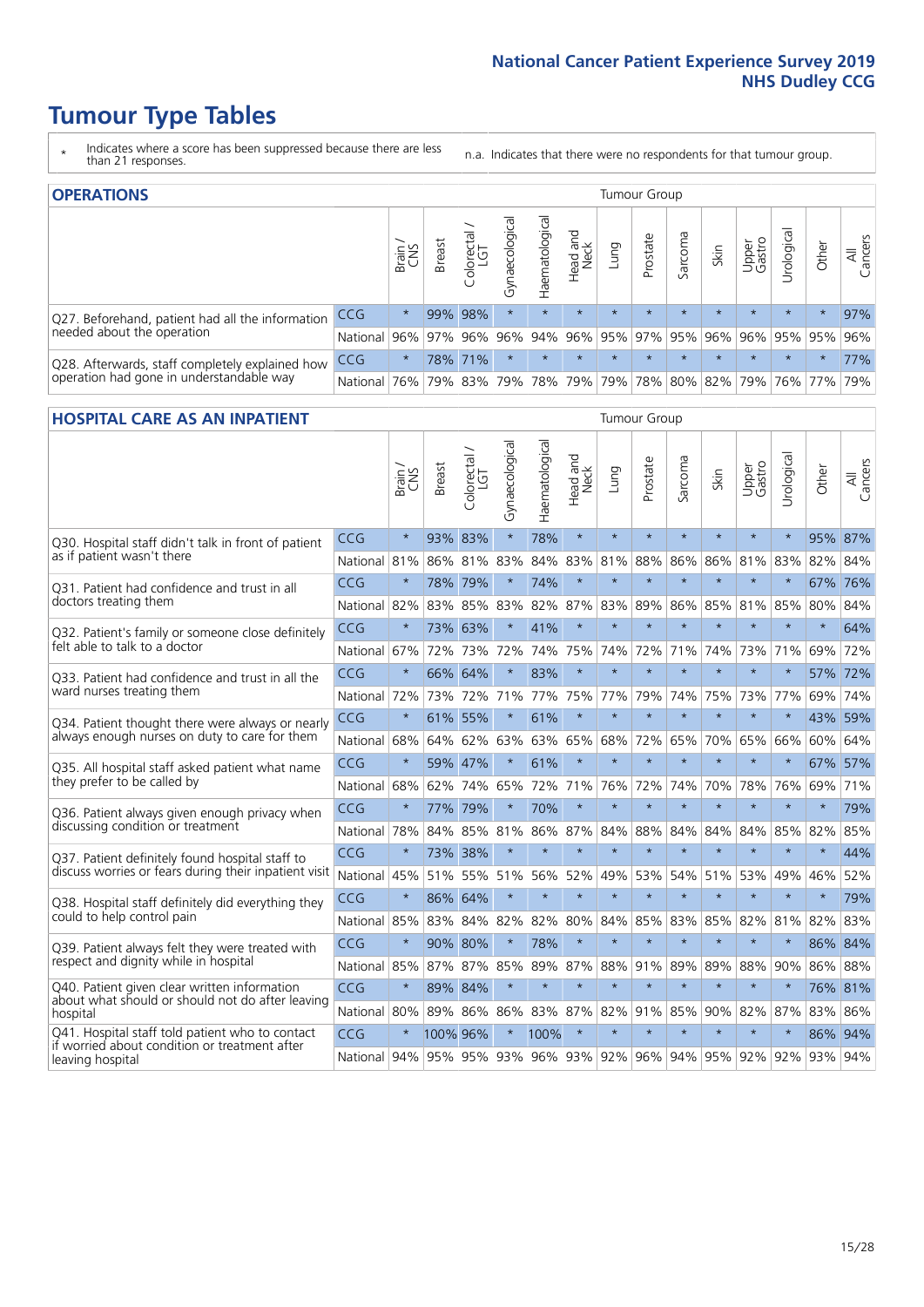- \* Indicates where a score has been suppressed because there are less than 21 responses.
- n.a. Indicates that there were no respondents for that tumour group.

| <b>HOSPITAL CARE AS A DAY PATIENT / OUTPATIENT</b>                                                                    |            |         |               |                       |                |                |                         |         |          | <b>Tumour Group</b> |         |                 |            |         |                |  |  |  |
|-----------------------------------------------------------------------------------------------------------------------|------------|---------|---------------|-----------------------|----------------|----------------|-------------------------|---------|----------|---------------------|---------|-----------------|------------|---------|----------------|--|--|--|
|                                                                                                                       |            | Brain   | <b>Breast</b> | olorectal<br>LGT<br>Ū | Gynaecological | Haematological | ead and<br>Neck<br>Head | Lung    | Prostate | Sarcoma             | Skin    | Upper<br>Gastro | Urological | Other   | All<br>Cancers |  |  |  |
| Q43. Patient definitely found hospital staff to                                                                       | CCG        | $\star$ | 66%           | 50%                   | $\star$        | 58%            | $\star$                 | $\star$ | $\star$  | $\star$             | $\star$ | $\star$         | $\star$    | 54%     | 61%            |  |  |  |
| discuss worries or fears during their outpatient or<br>day case visit                                                 | National   | 66%     | 68%           | 73%                   | 70%            | 73%            | 72%                     | 70%     | 74%      | 72%                 | 72%     | 71%             | 67%        | 68%     | 71%            |  |  |  |
| Q44. Cancer doctor had the right documents at<br>patient's last outpatient appointment                                | <b>CCG</b> | $\star$ | 94%           | 93%                   | $\star$        | 96%            | $\star$                 | $\star$ | 91%      | $\ast$              |         | $\star$         | 92%        | 90%     | 92%            |  |  |  |
|                                                                                                                       | National   | 94%     | 96%           | 96%                   | 96%            | 97%            | 96%                     | 96%     | 96%      | 96%                 | 96%     | 94%             | 96%        | 95%     | 96%            |  |  |  |
| Q46. Beforehand patient completely had                                                                                | CCG        | n.a.    | 81%           | $\star$               | n.a.           | $\star$        | $\star$                 | $\star$ | $\star$  | $\star$             | n.a.    | $\star$         | $\star$    | $\star$ | 78%            |  |  |  |
| all information needed about radiotherapy<br>treatment                                                                | National   | 91%     | 88%           | 83%                   | 88%            | 84%            | 86%                     | 86%     | 88%      | 88%                 | 84%     | 86%             | 83%        | 84%     | 86%            |  |  |  |
| Q47. Patient completely given understandable<br>information about whether radiotherapy was                            | CCG        | n.a.    | 56%           | $\star$               | n.a.           | $\star$        | $\star$                 | $\star$ | $\star$  | $\star$             | n.a.    | $\star$         | $\star$    | $\ast$  | 52%            |  |  |  |
| working                                                                                                               | National   | 56%     | 60%           | 57%                   | 61%            | 62%            | 63%                     | 59%     | 60%      | 67%                 | 57%     | 52%             | 59%        | 59%     | 60%            |  |  |  |
| Q49. Beforehand patient completely had all                                                                            | CCG        | $\star$ | 81%           | 89%                   | $\star$        | 81%            | n.a.                    | $\star$ | $\star$  | $\star$             | n.a.    | $\star$         | $^\star$   | 86%     | 84%            |  |  |  |
| information needed about chemotherapy<br>treatment                                                                    | National   | 80%     | 82%           | 86%                   | 87%            | 85%            | 79%                     | 84%     | 86%      | 86%                 | 90%     | 84%             | 85%        | 85%     | 84%            |  |  |  |
| Q50. Patient given enough information about<br>whether chemotherapy was working in a<br>completely understandable way | <b>CCG</b> | $\star$ | 57%           | 58%                   | $\star$        | 68%            | n.a.                    | $\star$ | $\star$  | $\star$             | n.a.    | $\star$         | $\star$    | 60%     | 60%            |  |  |  |
|                                                                                                                       | National   | 54%     | 62%           | 64%                   | 68%            | 75%            |                         | 57% 67% | 66%      | 71%                 | 79%     | 61%             | 68%        | 69%     | 68%            |  |  |  |

#### **HOME CARE AND SUPPORT** Tumour Group

|                                                                                                                   |            | Brain      | <b>Breast</b> | olorectal.<br>LGT<br>Ũ | σ<br>ت<br>Gynaecologi | Haematological | ad and<br>Neck<br>Head | <b>Lung</b> | Prostate | Sarcoma | Skin    | Upper<br>Gastro | rological   | Other   | All<br>Cancers |
|-------------------------------------------------------------------------------------------------------------------|------------|------------|---------------|------------------------|-----------------------|----------------|------------------------|-------------|----------|---------|---------|-----------------|-------------|---------|----------------|
| Q51. Hospital staff definitely gave family or<br>someone close all the information needed to<br>help care at home | <b>CCG</b> | $\star$    |               | 58% 54%                | $\star$               | 65%            | $\ast$                 | $\star$     | 71%      | $\ast$  |         |                 | 57% 77% 47% |         | 57%            |
|                                                                                                                   | National   | 58%        | 58%           | 63%                    | 57%                   | 62%            | 67%                    |             | 59% 61%  |         | 62% 65% | 60%             |             | 59% 55% | 60%            |
| Q52. Patient definitely given enough support<br>from health or social services during treatment                   | <b>CCG</b> | n.a.       |               | 39% 45%                | $\star$               | 53%            | $\star$                | $\star$     | $\star$  |         |         | $\star$         | $\star$     | 40% 45% |                |
|                                                                                                                   | National   | 42%        | 52%           | 60%                    |                       | 45% 51%        | 59%                    | 50%         | 48%      |         | 53% 57% |                 | 54% 48% 51% |         | 52%            |
| Q53. Patient definitely given enough support<br>from health or social services after treatment                    | <b>CCG</b> | $\star$    | 38%           |                        | $\star$               |                | $\star$                | $\star$     | $\star$  |         | $\star$ | $\star$         | $\star$     | $\star$ | 41%            |
|                                                                                                                   | National   | <b>39%</b> |               | 41% 53%                | 39%                   | 43%            | 56%                    | 40%         | 46%      |         | 48% 59% | 47%             | 44%         | 44%     | 45%            |

| <b>CARE FROM YOUR GENERAL PRACTICE</b>                                                                     |              |         |               |                   |                |                | Tumour Group                            |         |          |         |         |                 |                       |             |                |
|------------------------------------------------------------------------------------------------------------|--------------|---------|---------------|-------------------|----------------|----------------|-----------------------------------------|---------|----------|---------|---------|-----------------|-----------------------|-------------|----------------|
|                                                                                                            |              | Brain,  | <b>Breast</b> | Colorectal<br>LGT | Gynaecological | Haematological | Head and<br>Neck                        | Lung    | Prostate | Sarcoma | Skin    | Upper<br>Gastro | $\sigma$<br>Urologica | Other       | All<br>Cancers |
| Q54. GP given enough information about<br>patient's condition and treatment                                | <b>CCG</b>   | $\star$ |               | 93% 88%           |                | 85%            | $\star$                                 | $\star$ | 90%      | $\star$ | $\star$ | $\star$         |                       | 91% 91% 91% |                |
|                                                                                                            | National 91% |         |               |                   | 96% 95% 95%    |                | 96% 94% 94% 96% 94% 96% 93% 95% 94% 95% |         |          |         |         |                 |                       |             |                |
| Q55. General practice staff definitely did<br>everything they could to support patient during<br>treatment | <b>CCG</b>   | $\star$ |               | 63% 43%           | $\star$        | 59%            | $\star$                                 | $\star$ | $\star$  | $\star$ | $\star$ | $\star$         | $\star$               |             | 50% 53%        |
|                                                                                                            | National 55% |         |               | 58% 59%           | 56%            |                | 56% 59% 56% 64% 56% 65% 59% 59% 55%     |         |          |         |         |                 |                       |             | 58%            |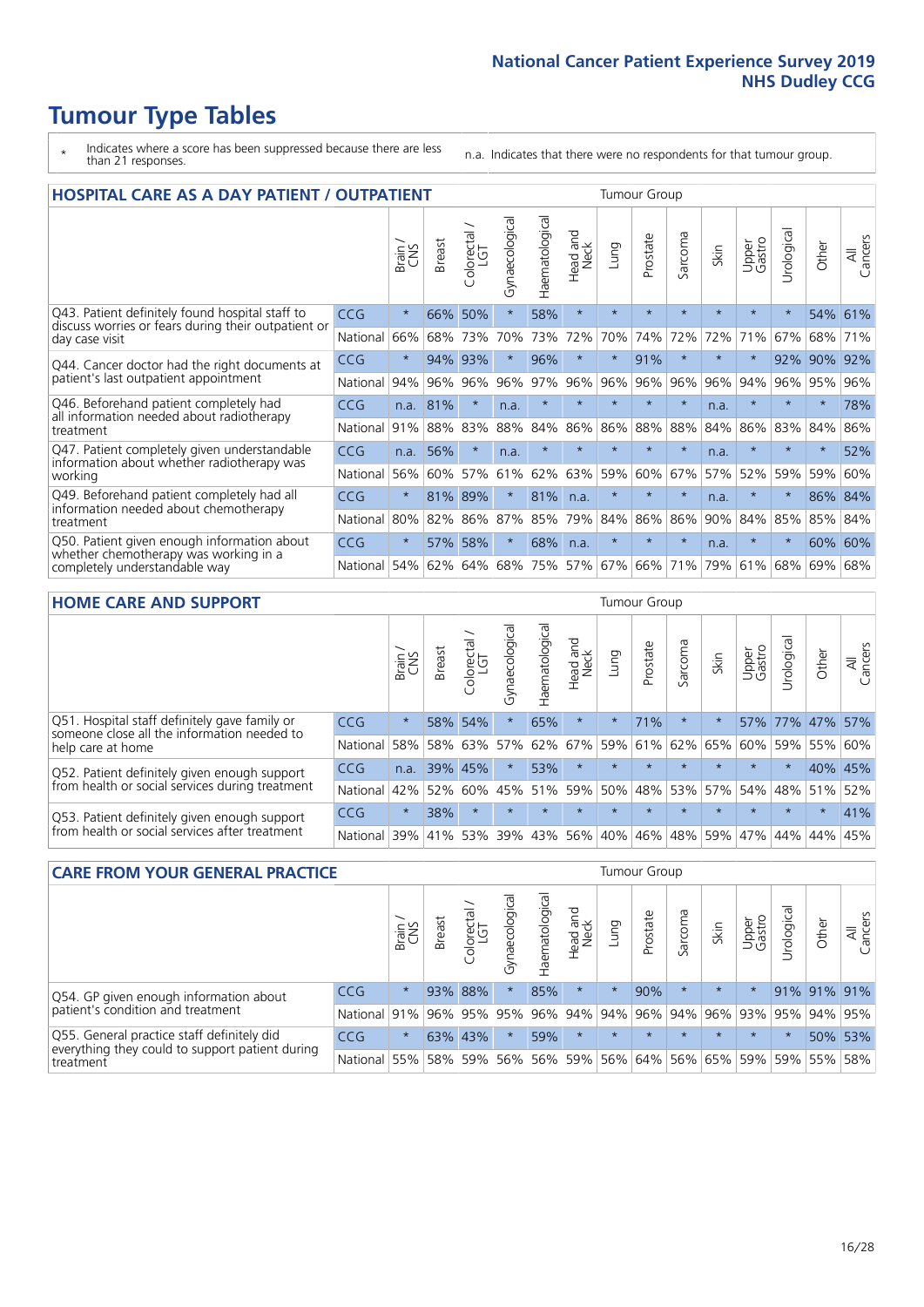- \* Indicates where a score has been suppressed because there are less than 21 responses.
- n.a. Indicates that there were no respondents for that tumour group.

#### **YOUR OVERALL NHS CARE** THE TWO CONTROLLER THE THE THROUP CHANGE THE TUMOUR GROUP

|            | Brain   | <b>Breast</b> | Colorectal | Gynaecological                                 | Haematological | <b>Bad and<br/>Neck</b><br>Head | Lung     | Prostate | Sarcoma | Skin    | Upper<br>Gastro | Urological | Other      | All<br>Cancers                                     |
|------------|---------|---------------|------------|------------------------------------------------|----------------|---------------------------------|----------|----------|---------|---------|-----------------|------------|------------|----------------------------------------------------|
| <b>CCG</b> | $\star$ | 69%           | 60%        | $\star$                                        | 71%            | $\star$                         | $^\star$ | 67%      | $\star$ | $\star$ | 52%             | 67%        | 65%        | 67%                                                |
| National   | 60%     |               |            | 69%                                            | 75%            | 73%                             | 73%      | 75%      | 70%     | 79%     | 69%             | 74%        |            | 73%                                                |
| <b>CCG</b> | $\star$ |               |            |                                                | 43%            | $\star$                         | $\star$  | 39%      | $\star$ | $\star$ | $\star$         | 48%        |            | 37%                                                |
| National   | 36%     | 41%           | 40%        | 34%                                            | 36%            | 39%                             | 36%      | 40%      | 34%     | 44%     | 36%             | 33%        | 31%        | 38%                                                |
| <b>CCG</b> | $\star$ | 90%           |            |                                                | 95%            | $\star$                         | $\star$  | 81%      | $\star$ | $\star$ | 78%             |            |            | 86%                                                |
| National   | 85%     | 90%           |            | 87%                                            | 91%            | 90%                             | 90%      |          | 88%     | 90%     | 86%             |            |            |                                                    |
| <b>CCG</b> | $\star$ |               |            | $\star$                                        | 54%            | $\star$                         | $\star$  | 65%      | $\star$ | $\star$ |                 |            |            | 52%                                                |
| National   | 58%     | 68%           | 73%        | 66%                                            | 66%            | 71%                             | 71%      | 76%      | 68%     | 73%     | 66%             | 75%        | 64%        | 69%                                                |
| <b>CCG</b> | $\star$ | 23%           | 29%        |                                                | 22%            | $\star$                         | $^\star$ | 48%      | $\star$ | $\star$ | 27%             | 17%        |            | 25%                                                |
| National   | 42%     | 30%           | 32%        | 31%                                            | 33%            | 21%                             | 34%      |          | 36%     | 20%     | 36%             | 21%        | 32%        | 30%                                                |
| <b>CCG</b> | $\star$ | 8.9           | 8.5        | $\star$                                        | 8.9            | $\star$                         | $^\star$ | 8.7      | $\star$ | $\star$ | 8.4             | 8.7        | 8.2        | 8.7                                                |
| National   | 8.6     | 8.9           | 8.8        | 8.7                                            | 8.9            | 8.8                             | 8.8      | 8.8      | 8.8     | 8.9     | 8.7             | 8.7        | 8.7        | 8.8                                                |
|            |         |               |            | 73% 73%<br>32% 33%<br>83%<br>88%<br>62%<br>38% |                |                                 |          |          | 31%     | 88%     |                 |            | 86%<br>85% | 68%<br>29%<br>80%<br>87% 89%<br>52% 64% 42%<br>24% |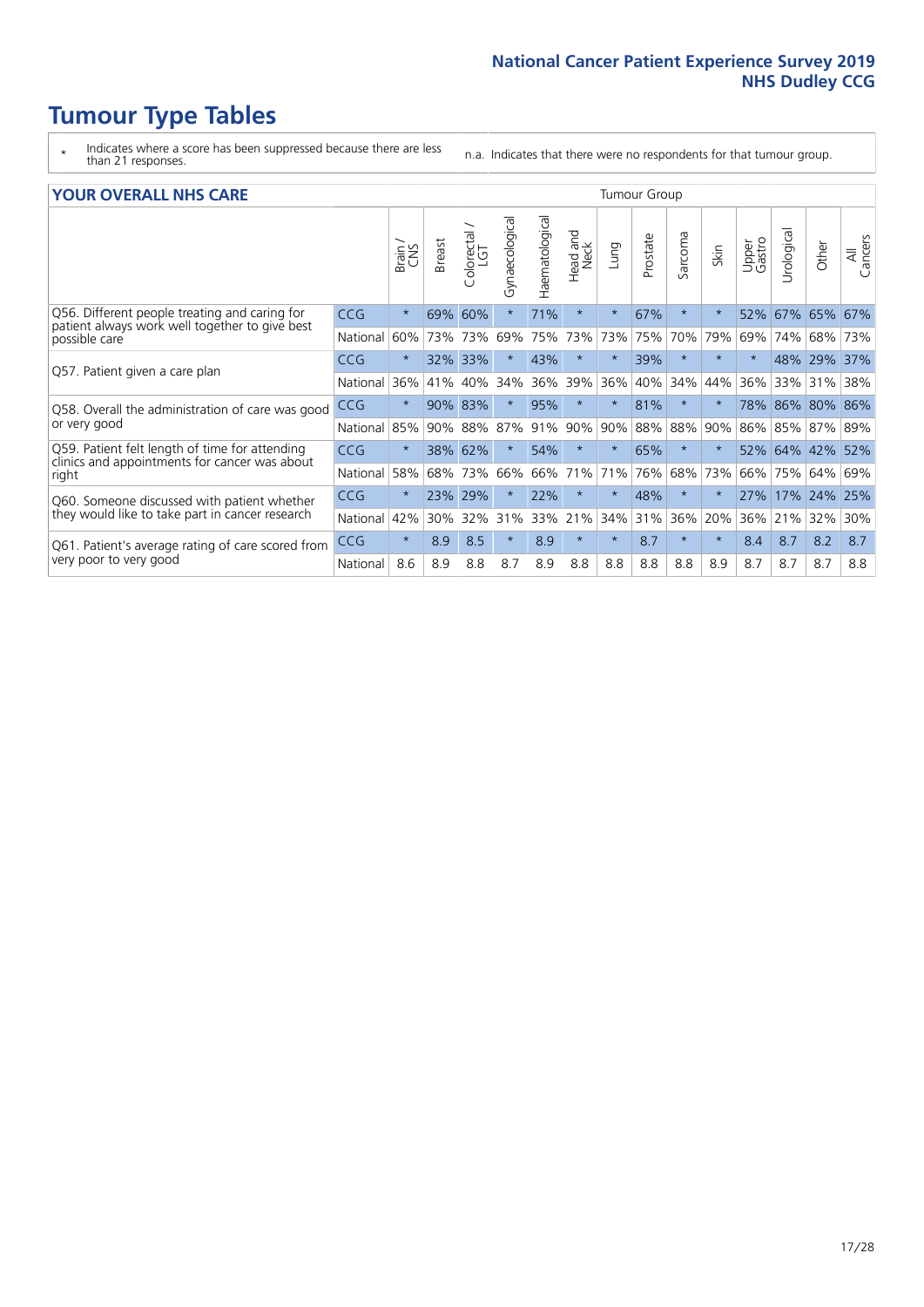### **Year on Year Charts**





#### **DIAGNOSTIC TESTS**





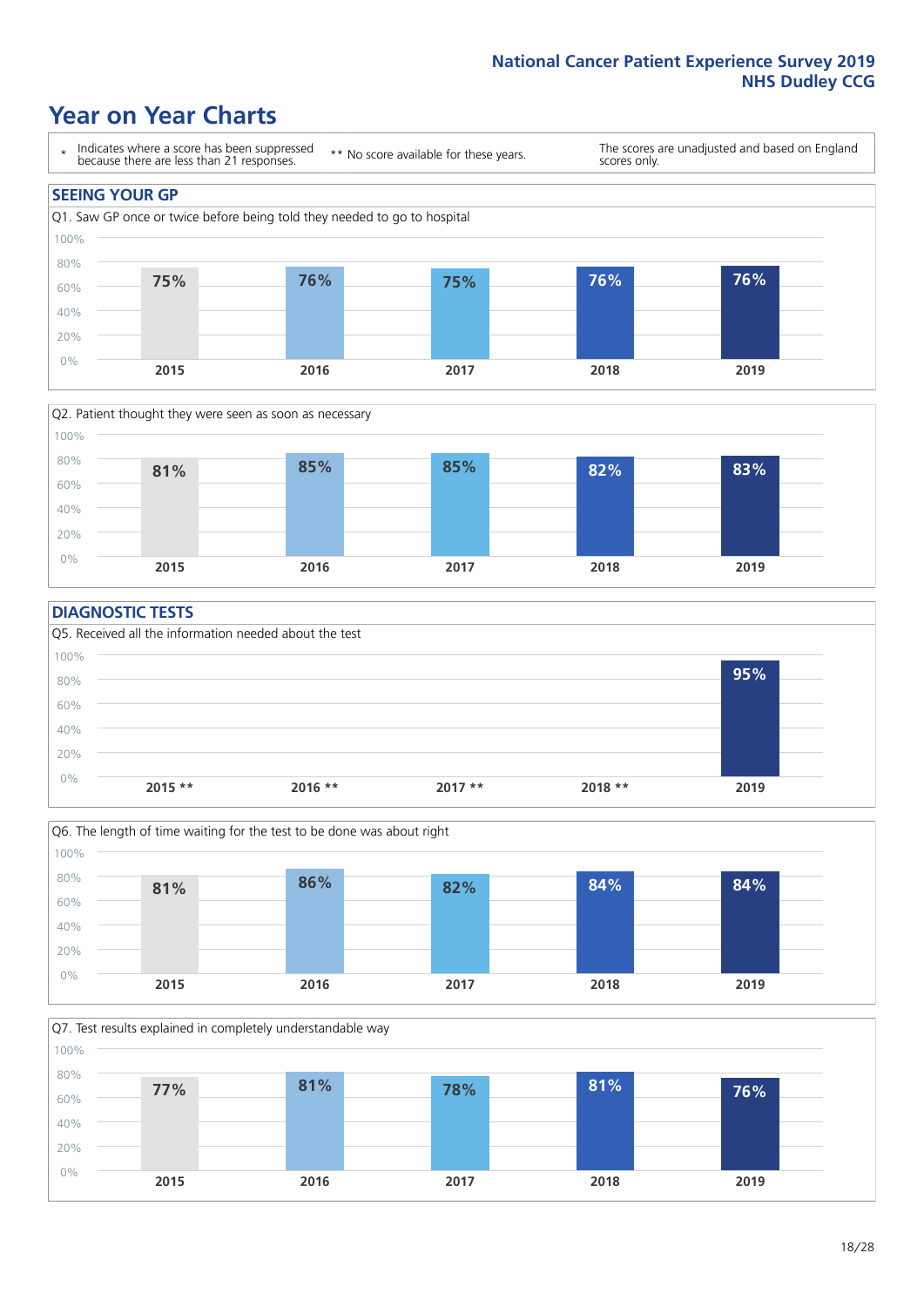## **Year on Year Charts**

\* Indicates where a score has been suppressed because there are less than 21 responses. \*\* No score available for these years. The scores are unadjusted and based on England scores only. **FINDING OUT WHAT WAS WRONG WITH YOU** Q10. Patient told they could bring a family member or friend when first told they had cancer 0% 20% 40% 60% 80% 100% **2015 \*\* 2016 2017 2018 2019 83% 82% 79% 78%**







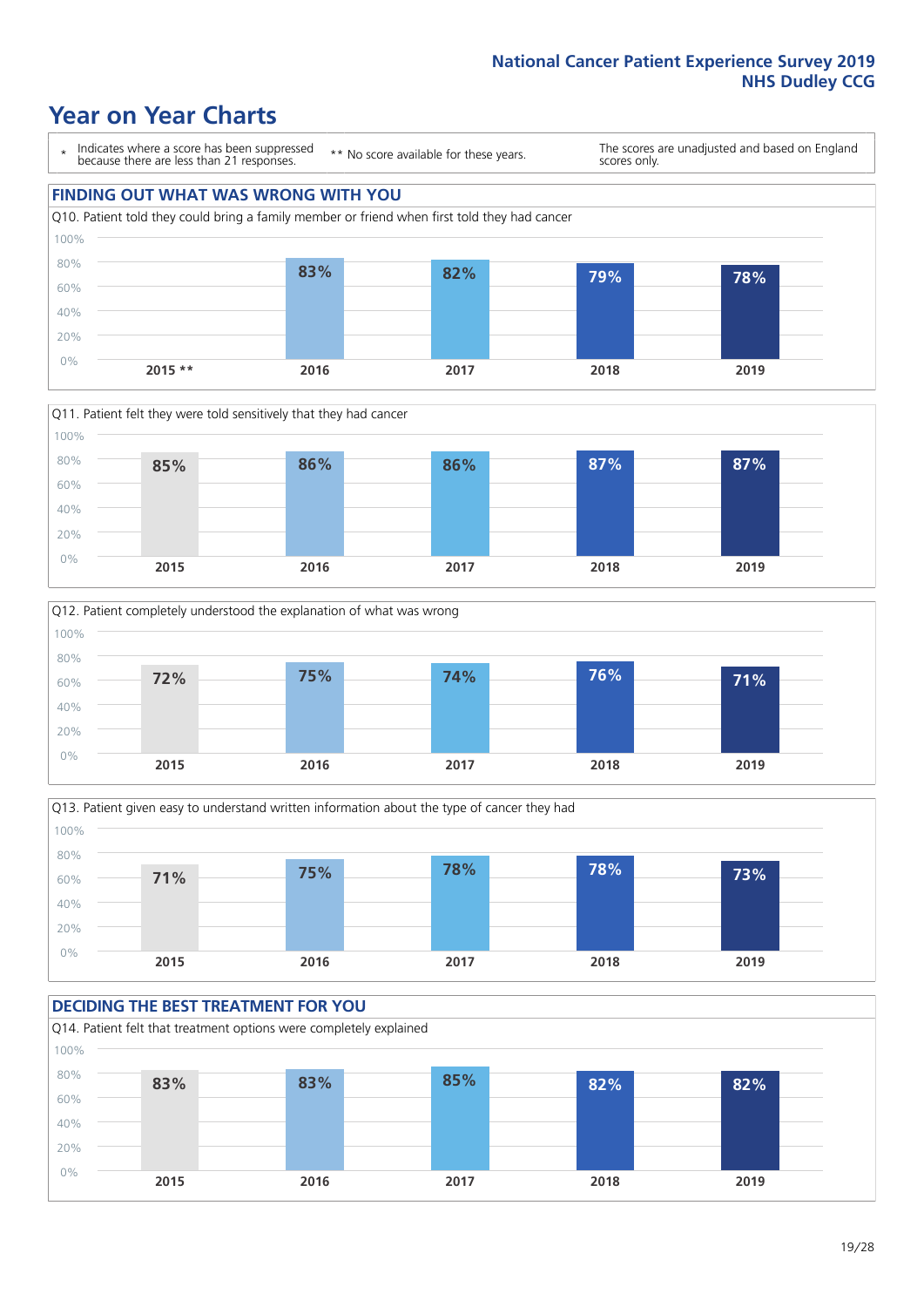### **Year on Year Charts**







Q18. Patient definitely involved as much as they wanted in decisions about care and treatment  $0%$ 20% 40% 60% 80% 100% **2015 \*\* 2016 \*\* 2017 \*\* 2018 \*\* 2019 76%**

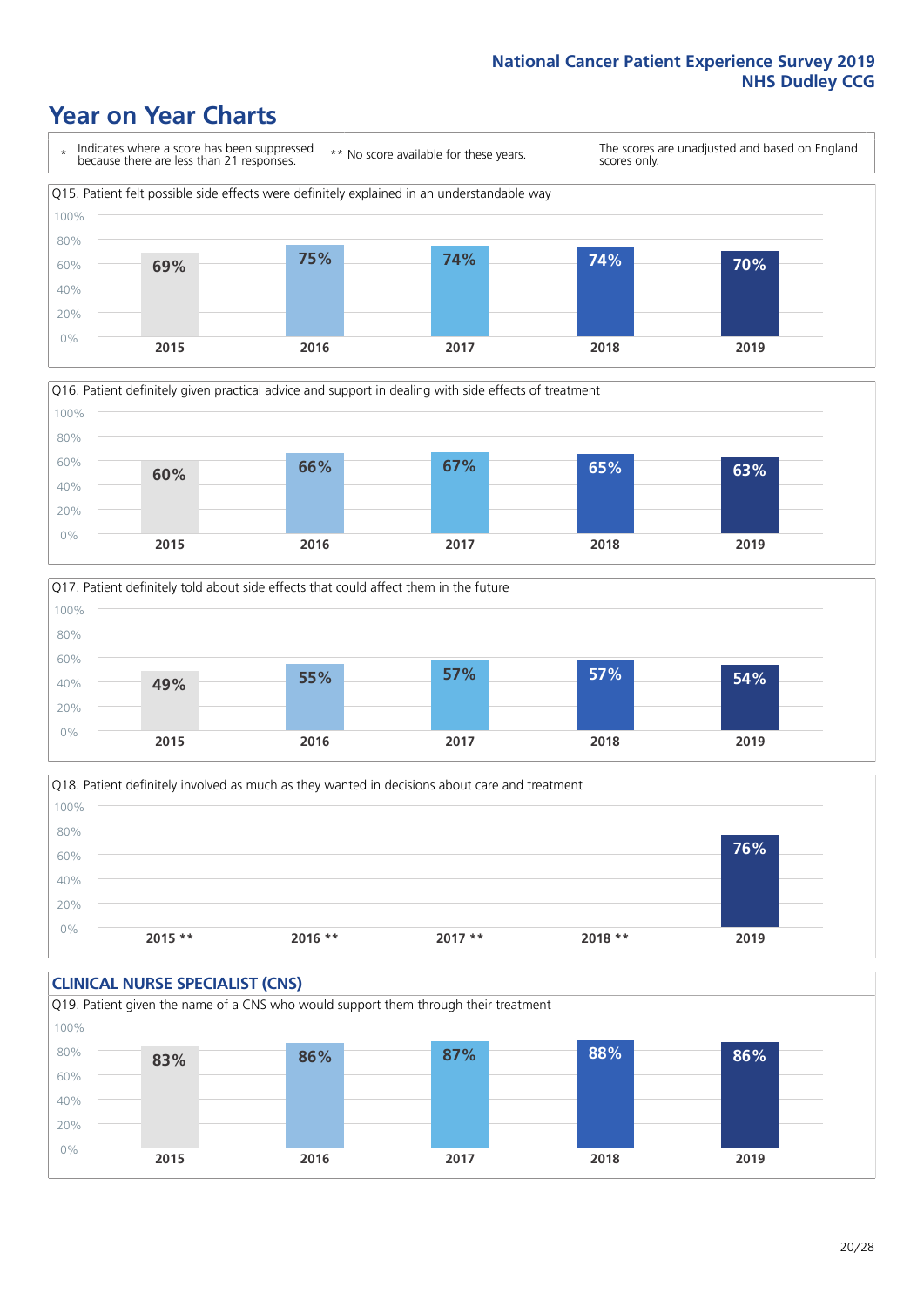### **Year on Year Charts**











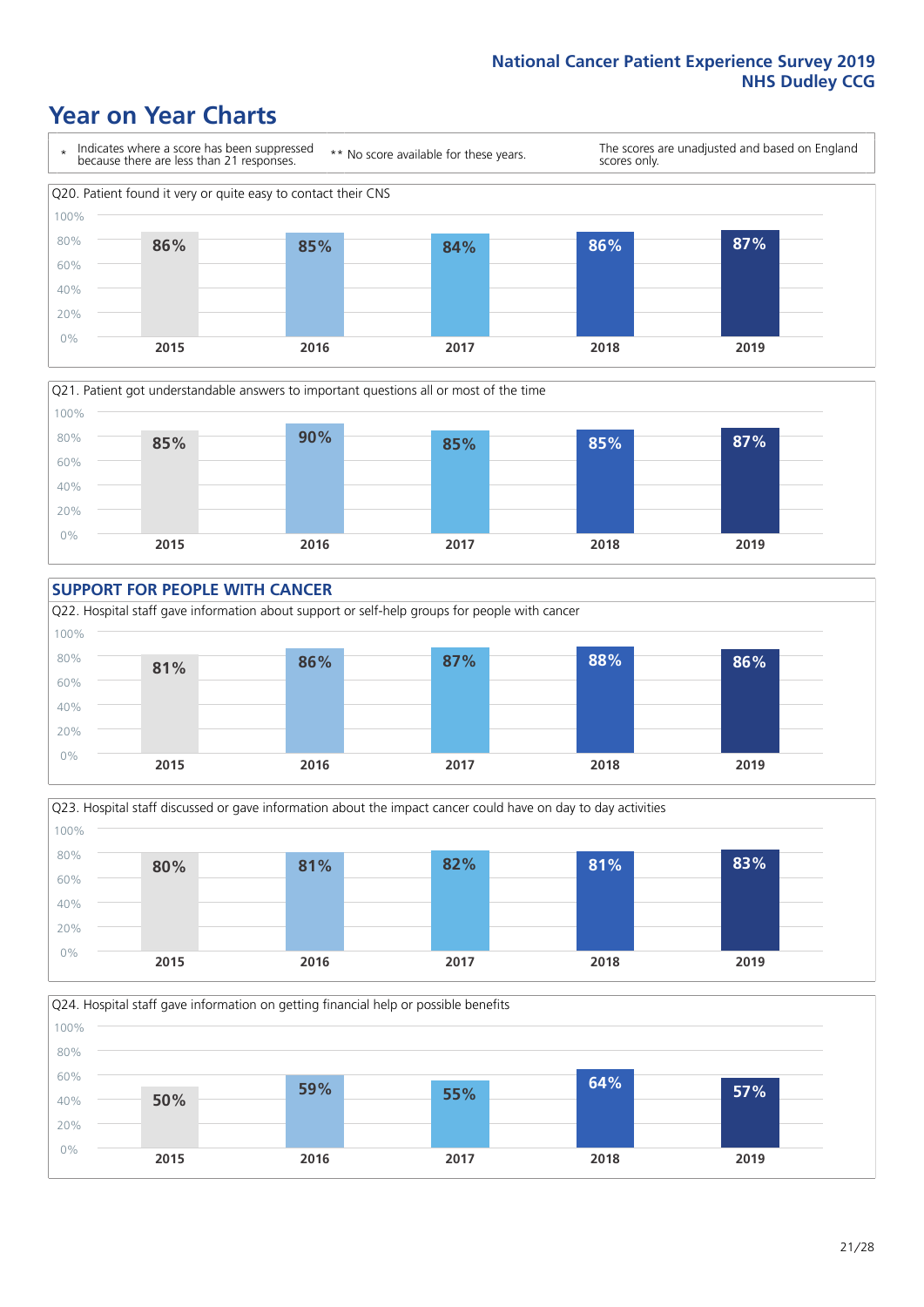### **Year on Year Charts**



#### **OPERATIONS**





#### **HOSPITAL CARE AS AN INPATIENT** Q30. Hospital staff didn't talk in front of patient as if patient wasn't there 0% 20% 40% 60% 80% 100% **2015 \*\* 2016 \*\* 2017 \*\* 2018 \*\* 2019 87%**

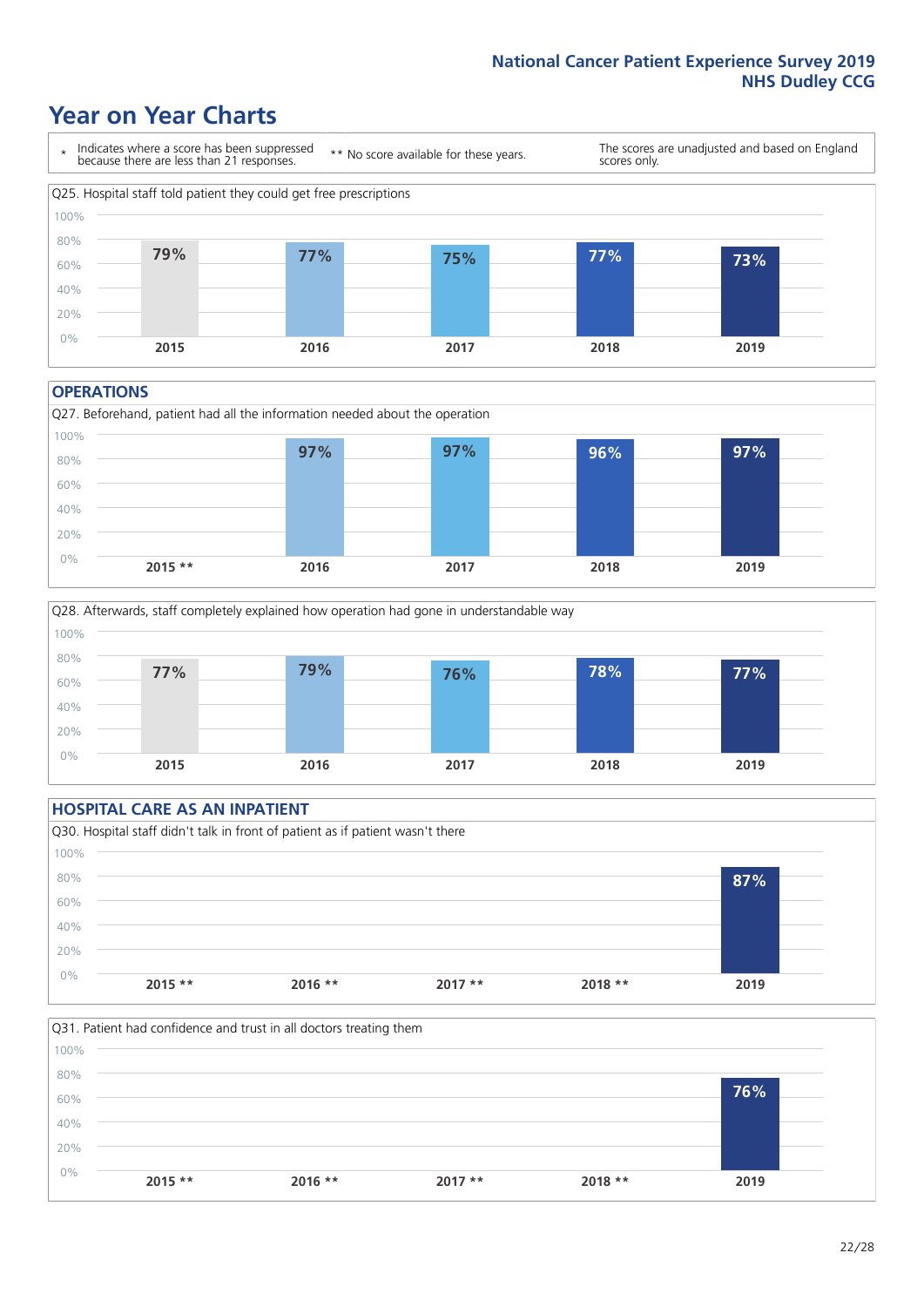### **Year on Year Charts**









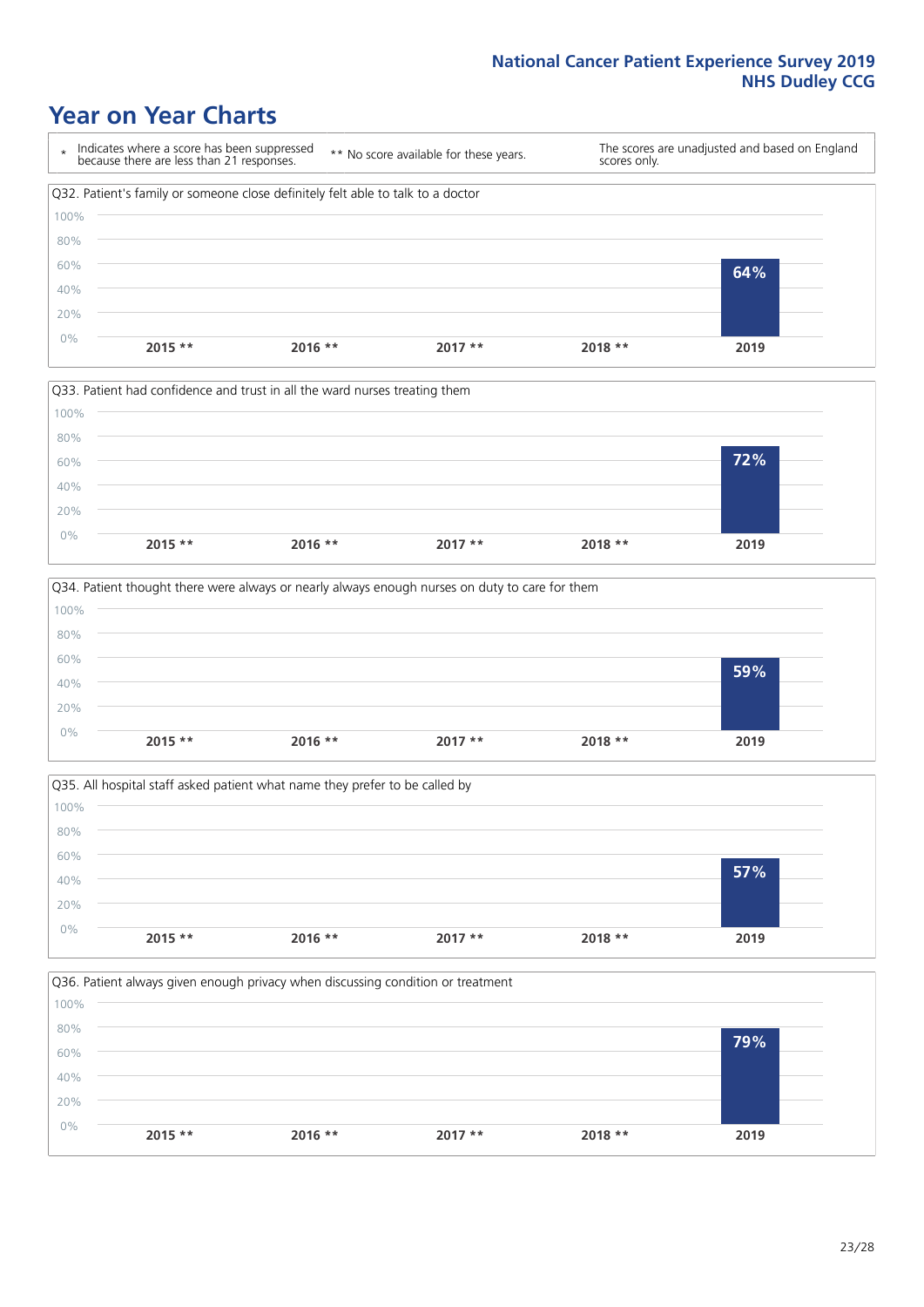### **Year on Year Charts**

\* Indicates where a score has been suppressed because there are less than 21 responses. \*\* No score available for these years. The scores are unadjusted and based on England scores only. Q37. Patient definitely found hospital staff to discuss worries or fears during their inpatient visit 0% 20% 40% 60% 80% 100% **2015 \*\* 2016 \*\* 2017 \*\* 2018 \*\* 2019 44%**







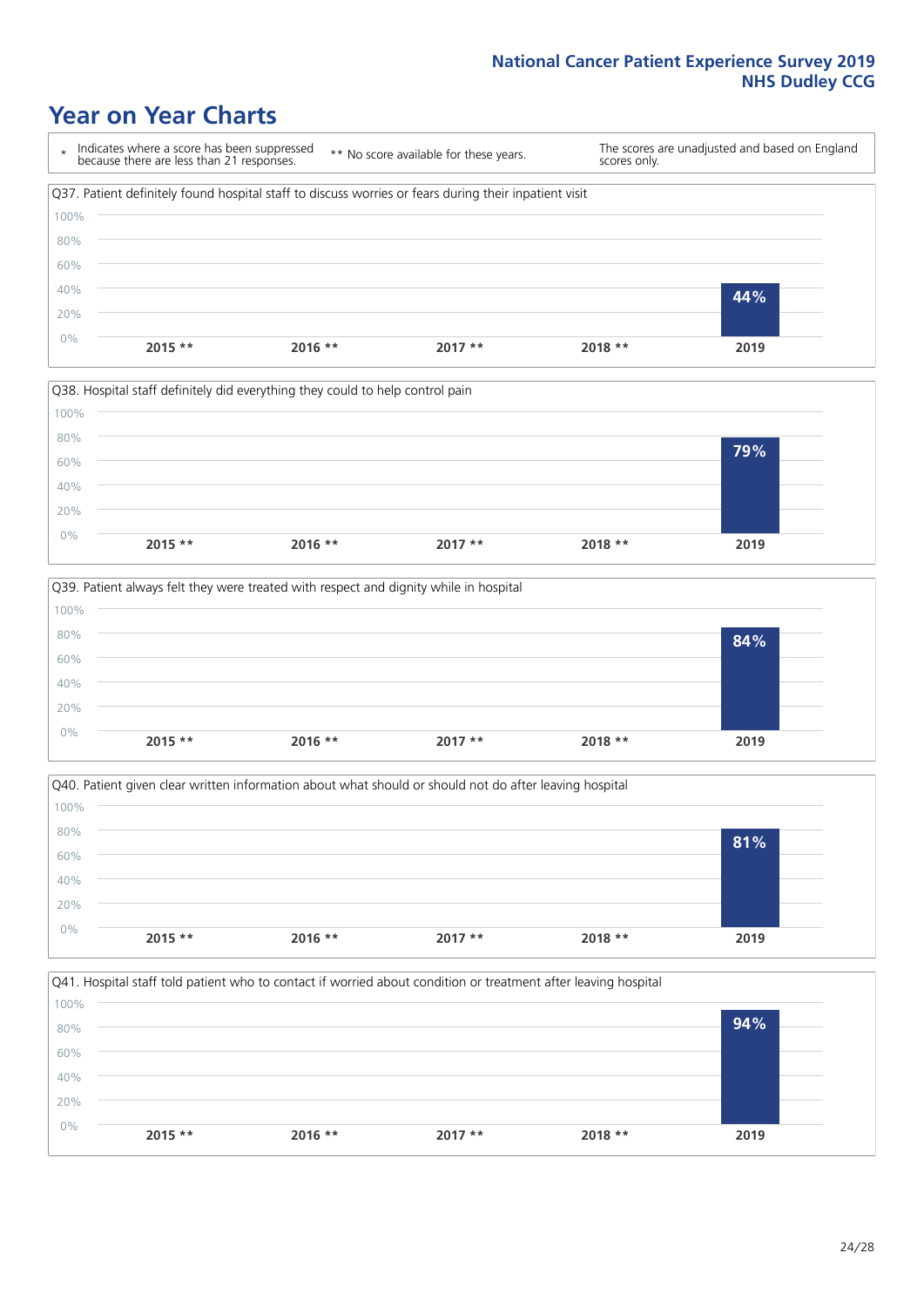### **Year on Year Charts**

\* Indicates where a score has been suppressed because there are less than 21 responses.

\*\* No score available for these years.

The scores are unadjusted and based on England scores only.

#### **HOSPITAL CARE AS A DAY PATIENT / OUTPATIENT**









Q49. Beforehand patient completely had all information needed about chemotherapy treatment 80% 100% **85% 84% 88% 85% 84%**

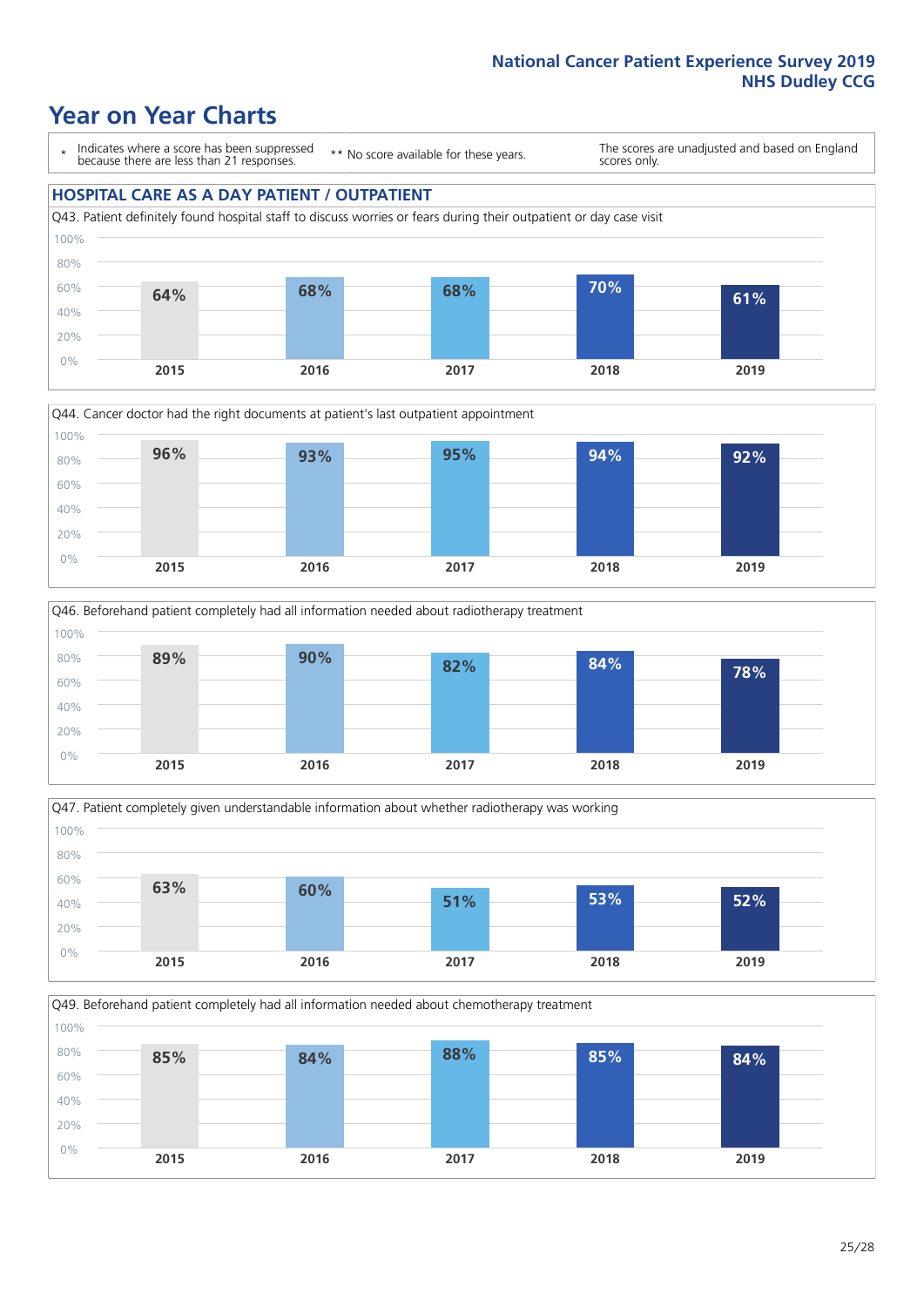### **Year on Year Charts**

\* Indicates where a score has been suppressed because there are less than 21 responses. \*\* No score available for these years.

The scores are unadjusted and based on England scores only.



#### **HOME CARE AND SUPPORT**







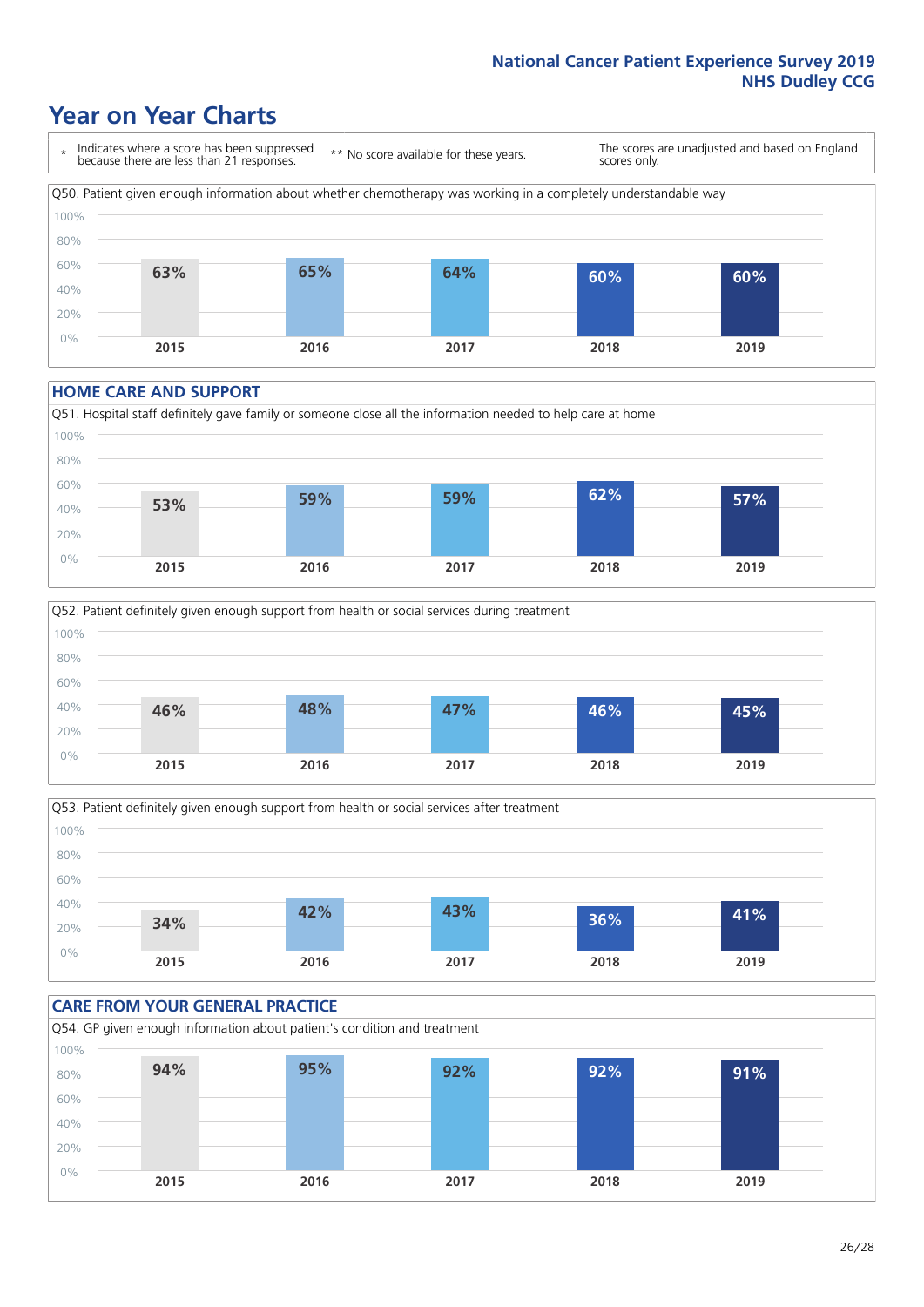### **Year on Year Charts**

\* Indicates where a score has been suppressed because there are less than 21 responses.

\*\* No score available for these years.

The scores are unadjusted and based on England scores only.



#### **YOUR OVERALL NHS CARE**







Q59. Patient felt length of time for attending clinics and appointments for cancer was about right 0% 20% 40% 60% 80% 100% **2015 2016 2017 2018 2019 44% 50% 47% 46% 52%**